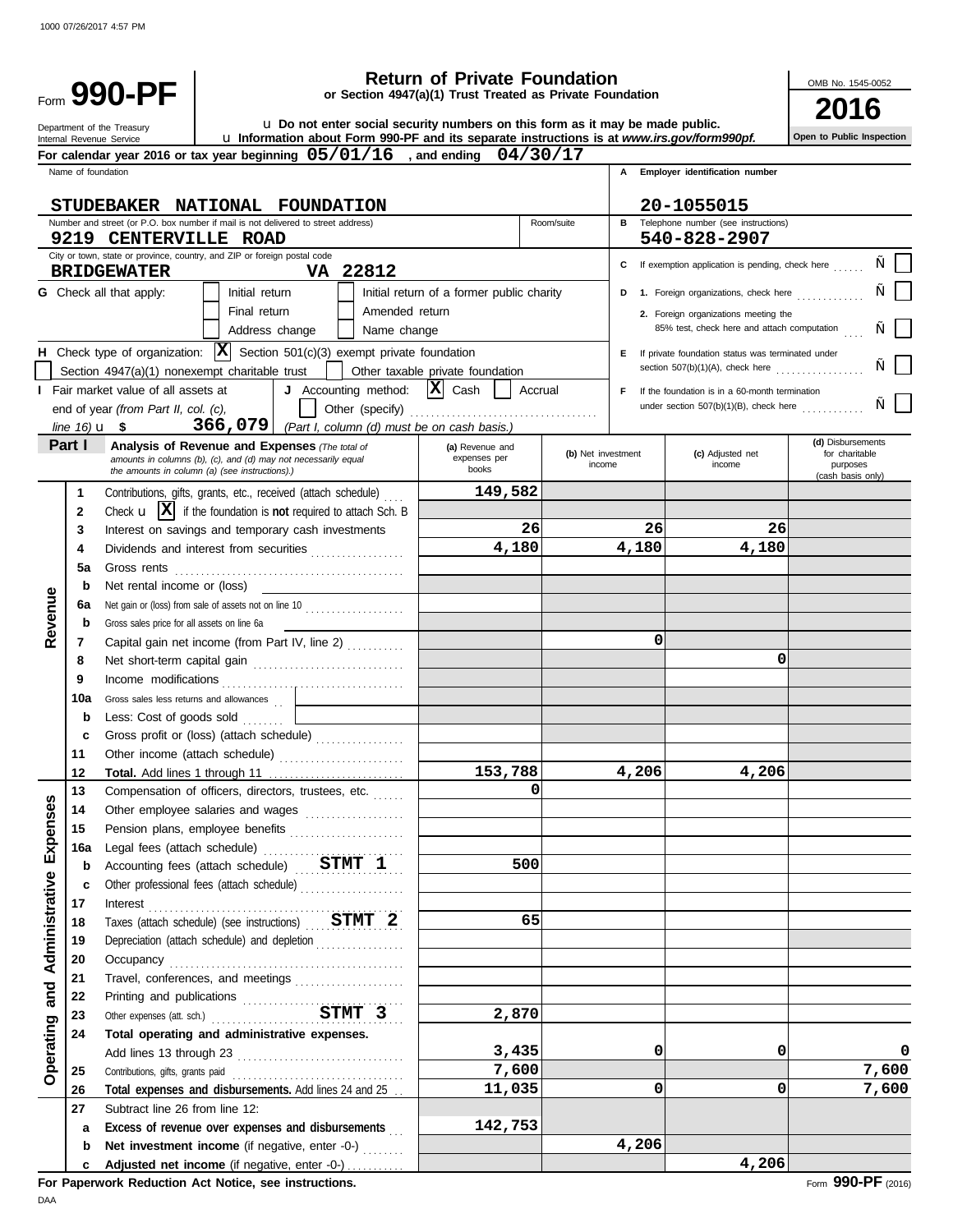|                             |          | Form 990-PF (2016) STUDEBAKER NATIONAL FOUNDATION                                                                                          | 20-1055015        |                | Page 2                |
|-----------------------------|----------|--------------------------------------------------------------------------------------------------------------------------------------------|-------------------|----------------|-----------------------|
|                             | Part II  |                                                                                                                                            | Beginning of year | End of year    |                       |
|                             |          | <b>Balance Sheets</b> Attached schedules and amounts in the description column should be for end-of-year amounts only. (See instructions.) | (a) Book Value    | (b) Book Value | (c) Fair Market Value |
|                             | 1        |                                                                                                                                            | 47,660            | 24,044         | 24,044                |
|                             | 2        |                                                                                                                                            | 22,485            | 50,010         | 50,010                |
|                             | 3        | Accounts receivable u                                                                                                                      |                   |                |                       |
|                             |          |                                                                                                                                            |                   |                |                       |
|                             | 4        | Pledges receivable u                                                                                                                       |                   |                |                       |
|                             |          |                                                                                                                                            |                   |                |                       |
|                             | 5        | Grants receivable                                                                                                                          |                   |                |                       |
|                             | 6        | Receivables due from officers, directors, trustees, and other                                                                              |                   |                |                       |
|                             |          | disqualified persons (attach schedule) (see                                                                                                |                   |                |                       |
|                             |          | instructions)                                                                                                                              |                   |                |                       |
|                             | 7        |                                                                                                                                            |                   |                |                       |
|                             |          |                                                                                                                                            |                   |                |                       |
|                             | 8        | Inventories for sale or use                                                                                                                |                   |                |                       |
| Assets                      | 9        |                                                                                                                                            |                   |                |                       |
|                             | 10a      |                                                                                                                                            |                   |                |                       |
|                             | b        |                                                                                                                                            |                   |                |                       |
|                             |          | Investments - corporate stock (attach schedule)                                                                                            |                   |                |                       |
|                             | c        | Investments - corporate bonds (attach schedule)                                                                                            |                   |                |                       |
|                             | 11       |                                                                                                                                            |                   |                |                       |
|                             |          |                                                                                                                                            |                   |                |                       |
|                             | 12       | Investments - mortgage loans                                                                                                               |                   |                |                       |
|                             | 13       | Investments - other (attach schedule) $BEE$ $STATEMENT$ 4                                                                                  | 75,116            | 79,397         | 79,397                |
|                             | 14       | Land, buildings, and equipment: basis <b>U</b>                                                                                             |                   |                |                       |
|                             |          |                                                                                                                                            |                   |                |                       |
|                             | 15       | SEE STATEMENT 5<br>Other assets (describe <b>u</b><br>.<br>$\overline{\phantom{a}}$                                                        | 77,500            | 212,628        | 212,628               |
|                             | 16       | <b>Total assets</b> (to be completed by all filers $-$ see the                                                                             |                   |                |                       |
|                             |          |                                                                                                                                            | 222,761           | 366,079        | 366,079               |
|                             | 17       |                                                                                                                                            |                   |                |                       |
|                             | 18       | Grants payable                                                                                                                             |                   |                |                       |
| Liabilities                 | 19       | Deferred revenue                                                                                                                           |                   |                |                       |
|                             | 20       | Loans from officers, directors, trustees, and other disqualified persons                                                                   |                   |                |                       |
|                             | 21       |                                                                                                                                            |                   |                |                       |
|                             | 22       | Other liabilities (describe <b>u</b>                                                                                                       |                   |                |                       |
|                             | 23       |                                                                                                                                            | 0                 | 0              |                       |
|                             |          | $\mathbf{u}$  X <br>Foundations that follow SFAS 117, check here <b>constructs</b>                                                         |                   |                |                       |
|                             |          | and complete lines 24 through 26 and lines 30 and 31.                                                                                      |                   |                |                       |
|                             | 24       | Unrestricted                                                                                                                               | 222,761           | 366,079        |                       |
| Net Assets or Fund Balances | 25       | Temporarily restricted                                                                                                                     |                   |                |                       |
|                             | 26       | Permanently restricted                                                                                                                     |                   |                |                       |
|                             |          | Foundations that do not follow SFAS 117, check here<br><b>u</b>                                                                            |                   |                |                       |
|                             |          | and complete lines 27 through 31.                                                                                                          |                   |                |                       |
|                             | 27       | Capital stock, trust principal, or current funds                                                                                           |                   |                |                       |
|                             | 28       | Paid-in or capital surplus, or land, bldg., and equipment fund                                                                             |                   |                |                       |
|                             | 29       | Retained earnings, accumulated income, endowment, or other funds                                                                           |                   |                |                       |
|                             | 30       |                                                                                                                                            | 222,761           | 366,079        |                       |
|                             | 31       | Total liabilities and net assets/fund balances (see                                                                                        |                   |                |                       |
|                             |          | instructions)                                                                                                                              | 222,761           | 366,079        |                       |
|                             | Part III | Analysis of Changes in Net Assets or Fund Balances                                                                                         |                   |                |                       |
|                             |          | 1 Total net assets or fund balances at beginning of year - Part II, column (a), line 30 (must agree with                                   |                   |                |                       |
|                             |          | end-of-year figure reported on prior year's return)                                                                                        |                   | 1              | 222,761               |
|                             |          | 2 Enter amount from Part I, line 27a                                                                                                       |                   | $\mathbf{2}$   | 142,753               |
|                             |          |                                                                                                                                            |                   | 3              | 565                   |
|                             |          | 4 Add lines 1, 2, and 3                                                                                                                    |                   | 4              | 366,079               |
|                             |          | 5 Decreases not included in line 2 (itemize) $\mathbf u$                                                                                   |                   | 5              |                       |
|                             |          |                                                                                                                                            |                   | 6              | 366,079               |
|                             |          |                                                                                                                                            |                   |                | Form 990-PF (2016)    |
|                             |          |                                                                                                                                            |                   |                |                       |
|                             |          |                                                                                                                                            |                   |                |                       |
| DAA                         |          |                                                                                                                                            |                   |                |                       |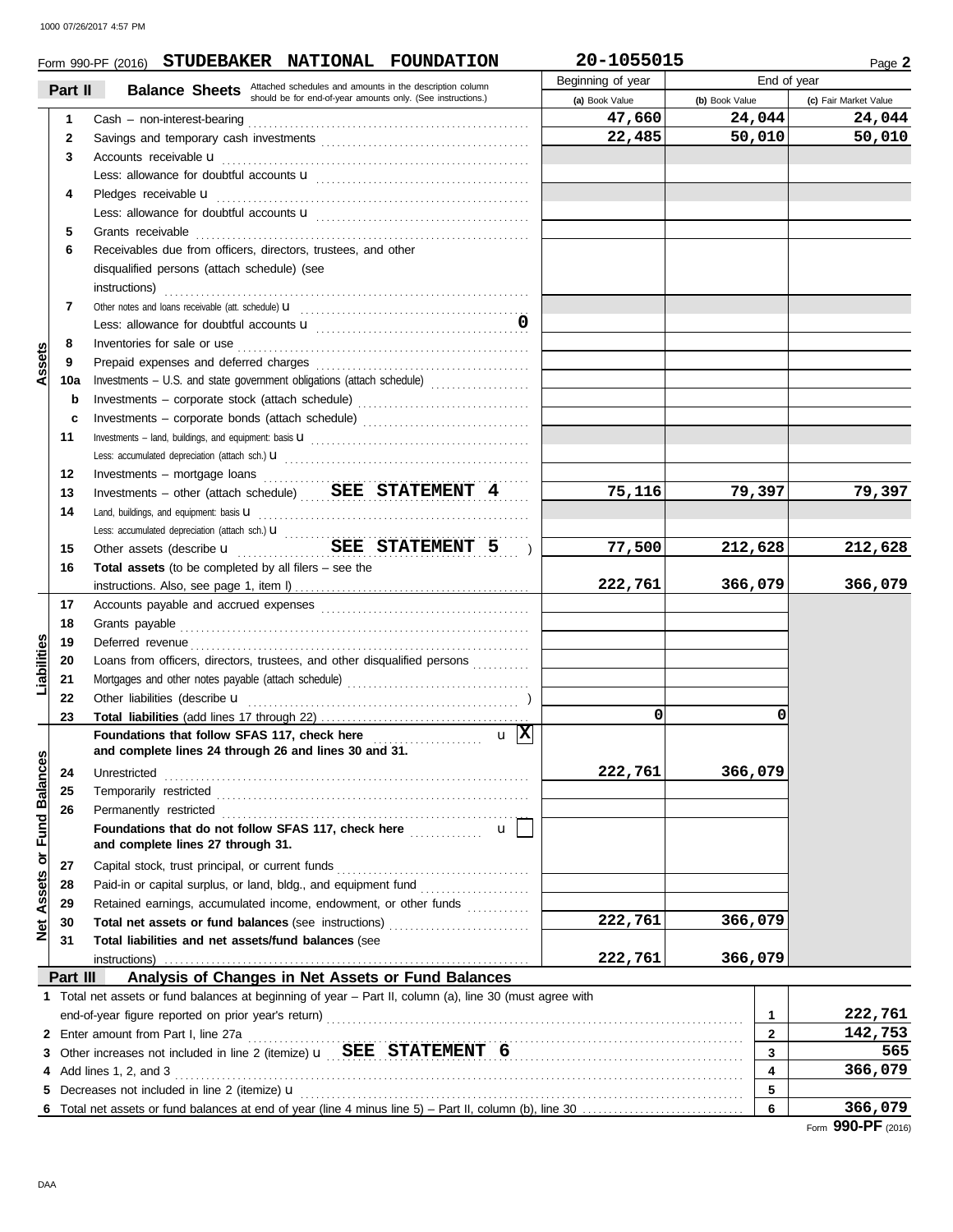| 1000 07/26/2017 4:57 PM              |                                                                                                                                       |                                                       |                                                               |                                  |
|--------------------------------------|---------------------------------------------------------------------------------------------------------------------------------------|-------------------------------------------------------|---------------------------------------------------------------|----------------------------------|
| Form 990-PF (2016)<br><b>Part IV</b> | <b>STUDEBAKER</b><br>NATIONAL FOUNDATION<br>Capital Gains and Losses for Tax on Investment Income                                     | 20-1055015                                            |                                                               | Page 3                           |
|                                      | (a) List and describe the kind(s) of property sold (e.g., real estate,<br>2-story brick warehouse; or common stock, 200 shs. MLC Co.) | (b) How acquired<br>$P - P$ urchase<br>$D -$ Donation | (c) Date acquired<br>(mo., day, yr.)                          | (d) Date sold<br>(mo., day, yr.) |
| N/A<br>1a                            |                                                                                                                                       |                                                       |                                                               |                                  |
| $\mathbf b$                          |                                                                                                                                       |                                                       |                                                               |                                  |
| C                                    |                                                                                                                                       |                                                       |                                                               |                                  |
| d                                    |                                                                                                                                       |                                                       |                                                               |                                  |
| e                                    |                                                                                                                                       |                                                       |                                                               |                                  |
| (e) Gross sales price                | (f) Depreciation allowed<br>(or allowable)                                                                                            | (g) Cost or other basis<br>plus expense of sale       | (h) Gain or (loss)<br>(e) plus (f) minus $(g)$                |                                  |
| a                                    |                                                                                                                                       |                                                       |                                                               |                                  |
| b                                    |                                                                                                                                       |                                                       |                                                               |                                  |
| C                                    |                                                                                                                                       |                                                       |                                                               |                                  |
| d                                    |                                                                                                                                       |                                                       |                                                               |                                  |
| e                                    |                                                                                                                                       |                                                       |                                                               |                                  |
|                                      | Complete only for assets showing gain in column (h) and owned by the foundation on 12/31/69                                           |                                                       | (I) Gains (Col. (h) gain minus                                |                                  |
| (i) F.M.V. as of 12/31/69            | (j) Adjusted basis<br>as of 12/31/69                                                                                                  | (k) Excess of col. (i)<br>over col. (j), if any       | col. (k), but not less than -0-) or<br>Losses (from col. (h)) |                                  |
| a                                    |                                                                                                                                       |                                                       |                                                               |                                  |
| b                                    |                                                                                                                                       |                                                       |                                                               |                                  |
| C                                    |                                                                                                                                       |                                                       |                                                               |                                  |
| d                                    |                                                                                                                                       |                                                       |                                                               |                                  |
| е                                    |                                                                                                                                       |                                                       |                                                               |                                  |

}

**2**

**3**

}

**2** Capital gain net income or (net capital loss)

**3** Net short-term capital gain or (loss) as defined in sections 1222(5) and (6): If gain, also enter in Part I, line 8, column (c) (see instructions). If (loss), enter -0- in Part <u>I, line 8</u>.

### **Qualification Under Section 4940(e) for Reduced Tax on Net Investment Income Part V**

If gain, also enter in Part I, line 7 If (loss), enter -0- in Part I, line 7

(For optional use by domestic private foundations subject to the section 4940(a) tax on net investment income.)

|

If section 4940(d)(2) applies, leave this part blank.

Was the foundation liable for the section 4942 tax on the distributable amount of any year in the base period? If "Yes," the foundation does not qualify under section 4940(e). Do not complete this part.

 $\boxed{\phantom{1}}$  Yes  $\boxed{\mathbf{X}}$  No

**1** Enter the appropriate amount in each column for each year; see the instructions before making any entries.

| (a)<br>Base period years<br>Calendar year (or tax year beginning in) | (b)<br>Adjusted qualifying distributions                                                                                             | (c)<br>Net value of noncharitable-use assets |        | (d)<br>Distribution ratio<br>(col. (b) divided by col. (c)) |
|----------------------------------------------------------------------|--------------------------------------------------------------------------------------------------------------------------------------|----------------------------------------------|--------|-------------------------------------------------------------|
| 2015                                                                 | 11,184                                                                                                                               |                                              |        |                                                             |
| 2014                                                                 | 7,300                                                                                                                                |                                              |        |                                                             |
| 2013                                                                 |                                                                                                                                      |                                              |        |                                                             |
| 2012                                                                 |                                                                                                                                      |                                              |        |                                                             |
| 2011                                                                 |                                                                                                                                      |                                              |        |                                                             |
| 2 Total of line 1, column (d)                                        | 3 Average distribution ratio for the 5-year base period – divide the total on line 2 by 5, or by the                                 |                                              | 2<br>3 |                                                             |
|                                                                      |                                                                                                                                      |                                              | 4      | 0                                                           |
|                                                                      |                                                                                                                                      |                                              | 5      |                                                             |
|                                                                      |                                                                                                                                      |                                              | 6      | 42                                                          |
|                                                                      |                                                                                                                                      |                                              | 7      | 42                                                          |
|                                                                      |                                                                                                                                      |                                              | 8      | 7,600                                                       |
| Part VI instructions.                                                | If line 8 is equal to or greater than line 7, check the box in Part VI, line 1b, and complete that part using a 1% tax rate. See the |                                              |        |                                                             |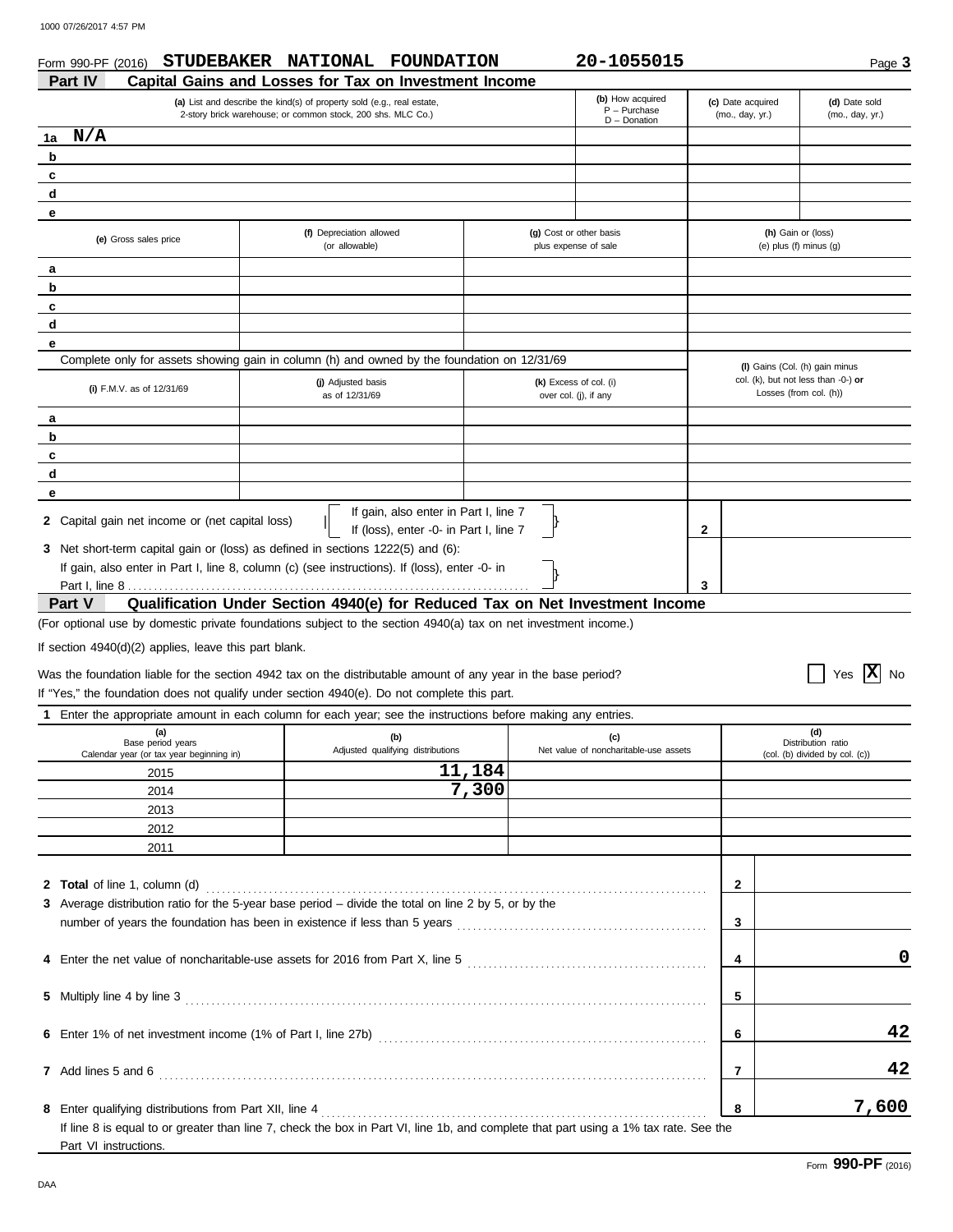1000 07/26/2017 4:57 PM

|             | 20-1055015<br>STUDEBAKER NATIONAL FOUNDATION<br>Form 990-PF (2016)                                                                                                                                                                                                                                                              |                |             | Page 4 |  |  |  |  |
|-------------|---------------------------------------------------------------------------------------------------------------------------------------------------------------------------------------------------------------------------------------------------------------------------------------------------------------------------------|----------------|-------------|--------|--|--|--|--|
|             | Excise Tax Based on Investment Income (Section 4940(a), 4940(b), 4940(e), or 4948 - see instructions)<br>Part VI                                                                                                                                                                                                                |                |             |        |  |  |  |  |
| 1а          | Exempt operating foundations described in section $4940(d)(2)$ , check here <b>u</b><br>and enter "N/A" on line 1.                                                                                                                                                                                                              |                |             |        |  |  |  |  |
|             |                                                                                                                                                                                                                                                                                                                                 |                |             | 42     |  |  |  |  |
| b           | Domestic foundations that meet the section 4940(e) requirements in Part V, check<br>1                                                                                                                                                                                                                                           |                |             |        |  |  |  |  |
|             |                                                                                                                                                                                                                                                                                                                                 |                |             |        |  |  |  |  |
| c           | All other domestic foundations enter 2% of line 27b. Exempt foreign organizations enter 4% of                                                                                                                                                                                                                                   |                |             |        |  |  |  |  |
|             | Part I, line 12, col. (b).                                                                                                                                                                                                                                                                                                      |                |             |        |  |  |  |  |
| 2           | Tax under section 511 (domestic section 4947(a)(1) trusts and taxable foundations only. Others enter -0-)<br>$\mathbf{2}$                                                                                                                                                                                                       |                |             | 0      |  |  |  |  |
| 3           | 3<br>Add lines 1 and 2                                                                                                                                                                                                                                                                                                          |                |             | 42     |  |  |  |  |
| 4           | Subtitle A (income) tax (domestic section $4947(a)(1)$ trusts and taxable foundations only. Others enter -0-) $(1, 2, 3, 3, 4)$<br>4                                                                                                                                                                                            |                |             | 0      |  |  |  |  |
| 5           | 5                                                                                                                                                                                                                                                                                                                               |                |             | 42     |  |  |  |  |
| 6           | Credits/Payments:                                                                                                                                                                                                                                                                                                               |                |             |        |  |  |  |  |
| а           | 6a<br>2016 estimated tax payments and 2015 overpayment credited to 2016                                                                                                                                                                                                                                                         |                |             |        |  |  |  |  |
| b           | 6b                                                                                                                                                                                                                                                                                                                              |                |             |        |  |  |  |  |
| c           | 6c<br>Tax paid with application for extension of time to file (Form 8868)                                                                                                                                                                                                                                                       |                |             |        |  |  |  |  |
| d           | 6d                                                                                                                                                                                                                                                                                                                              |                |             |        |  |  |  |  |
| 7           | $\overline{7}$                                                                                                                                                                                                                                                                                                                  |                |             |        |  |  |  |  |
| 8           | 8                                                                                                                                                                                                                                                                                                                               |                |             |        |  |  |  |  |
| 9           | Tax due. If the total of lines 5 and 8 is more than line 7, enter amount owed <i></i><br>9<br>u                                                                                                                                                                                                                                 |                |             | 42     |  |  |  |  |
| 10          | 10<br>u                                                                                                                                                                                                                                                                                                                         |                |             |        |  |  |  |  |
| 11          | Enter the amount of line 10 to be: Credited to 2017 estimated tax u<br><u>and the state of the state of the state of the state of the state of the state of the state of the state of the state of the state of the state of the state of the state of the state of the state of the state of the state</u><br>Refunded u<br>11 |                |             |        |  |  |  |  |
|             | <b>Statements Regarding Activities</b><br>Part VII-A                                                                                                                                                                                                                                                                            |                |             |        |  |  |  |  |
| 1а          | During the tax year, did the foundation attempt to influence any national, state, or local legislation or did it                                                                                                                                                                                                                |                | Yes         | No     |  |  |  |  |
|             | participate or intervene in any political campaign?                                                                                                                                                                                                                                                                             | 1a             |             | x      |  |  |  |  |
| b           | Did it spend more than \$100 during the year (either directly or indirectly) for political purposes (see                                                                                                                                                                                                                        |                |             |        |  |  |  |  |
|             | Instructions for the definition)?                                                                                                                                                                                                                                                                                               |                |             |        |  |  |  |  |
|             | If the answer is "Yes" to 1a or 1b, attach a detailed description of the activities and copies of any materials                                                                                                                                                                                                                 |                |             |        |  |  |  |  |
|             | published or distributed by the foundation in connection with the activities.                                                                                                                                                                                                                                                   |                |             |        |  |  |  |  |
| с           |                                                                                                                                                                                                                                                                                                                                 |                |             |        |  |  |  |  |
| d           | Enter the amount (if any) of tax on political expenditures (section 4955) imposed during the year:                                                                                                                                                                                                                              |                |             |        |  |  |  |  |
|             |                                                                                                                                                                                                                                                                                                                                 |                |             |        |  |  |  |  |
| е           | Enter the reimbursement (if any) paid by the foundation during the year for political expenditure tax imposed                                                                                                                                                                                                                   |                |             |        |  |  |  |  |
|             | on foundation managers. <b>u</b> \$                                                                                                                                                                                                                                                                                             |                |             |        |  |  |  |  |
| 2           | Has the foundation engaged in any activities that have not previously been reported to the IRS?                                                                                                                                                                                                                                 | $\mathbf{2}$   |             | x      |  |  |  |  |
|             | If "Yes," attach a detailed description of the activities.                                                                                                                                                                                                                                                                      |                |             |        |  |  |  |  |
|             | Has the foundation made any changes, not previously reported to the IRS, in its governing instrument, articles of                                                                                                                                                                                                               |                |             |        |  |  |  |  |
|             |                                                                                                                                                                                                                                                                                                                                 | 3              |             | х      |  |  |  |  |
| 4a          |                                                                                                                                                                                                                                                                                                                                 | 4a             |             | x      |  |  |  |  |
| $\mathbf b$ |                                                                                                                                                                                                                                                                                                                                 | 4b             |             |        |  |  |  |  |
| 5           |                                                                                                                                                                                                                                                                                                                                 | 5              |             | x      |  |  |  |  |
|             | If "Yes," attach the statement required by General Instruction T.                                                                                                                                                                                                                                                               |                |             |        |  |  |  |  |
| 6           | Are the requirements of section 508(e) (relating to sections 4941 through 4945) satisfied either:                                                                                                                                                                                                                               |                |             |        |  |  |  |  |
|             | • By language in the governing instrument, or                                                                                                                                                                                                                                                                                   |                |             |        |  |  |  |  |
|             | • By state legislation that effectively amends the governing instrument so that no mandatory directions that                                                                                                                                                                                                                    |                |             |        |  |  |  |  |
|             | conflict with the state law remain in the governing instrument?                                                                                                                                                                                                                                                                 | 6              | X           |        |  |  |  |  |
| 7           | Did the foundation have at least \$5,000 in assets at any time during the year? If "Yes," complete Part II, col. (c), and Part XV                                                                                                                                                                                               | $\overline{7}$ | $\mathbf x$ |        |  |  |  |  |
|             | Enter the states to which the foundation reports or with which it is registered (see instructions) $\mathbf u$                                                                                                                                                                                                                  |                |             |        |  |  |  |  |
| 8a          | <b>NONE</b>                                                                                                                                                                                                                                                                                                                     |                |             |        |  |  |  |  |
|             | If the answer is "Yes" to line 7, has the foundation furnished a copy of Form 990-PF to the Attorney General                                                                                                                                                                                                                    |                |             |        |  |  |  |  |
| b           |                                                                                                                                                                                                                                                                                                                                 | 8b             | $\mathbf x$ |        |  |  |  |  |
|             | (or designate) of each state as required by General Instruction G? If "No," attach explanation                                                                                                                                                                                                                                  |                |             |        |  |  |  |  |
| 9           | Is the foundation claiming status as a private operating foundation within the meaning of section 4942(j)(3) or                                                                                                                                                                                                                 |                |             |        |  |  |  |  |
|             | 4942(j)(5) for calendar year 2016 or the taxable year beginning in 2016 (see instructions for Part XIV)? If "Yes,"                                                                                                                                                                                                              |                |             | x      |  |  |  |  |
|             |                                                                                                                                                                                                                                                                                                                                 | 9              |             |        |  |  |  |  |
| 10          | Did any persons become substantial contributors during the tax year? If "Yes," attach a schedule listing their                                                                                                                                                                                                                  |                |             |        |  |  |  |  |
|             |                                                                                                                                                                                                                                                                                                                                 | 10             | QQN_DE      | x      |  |  |  |  |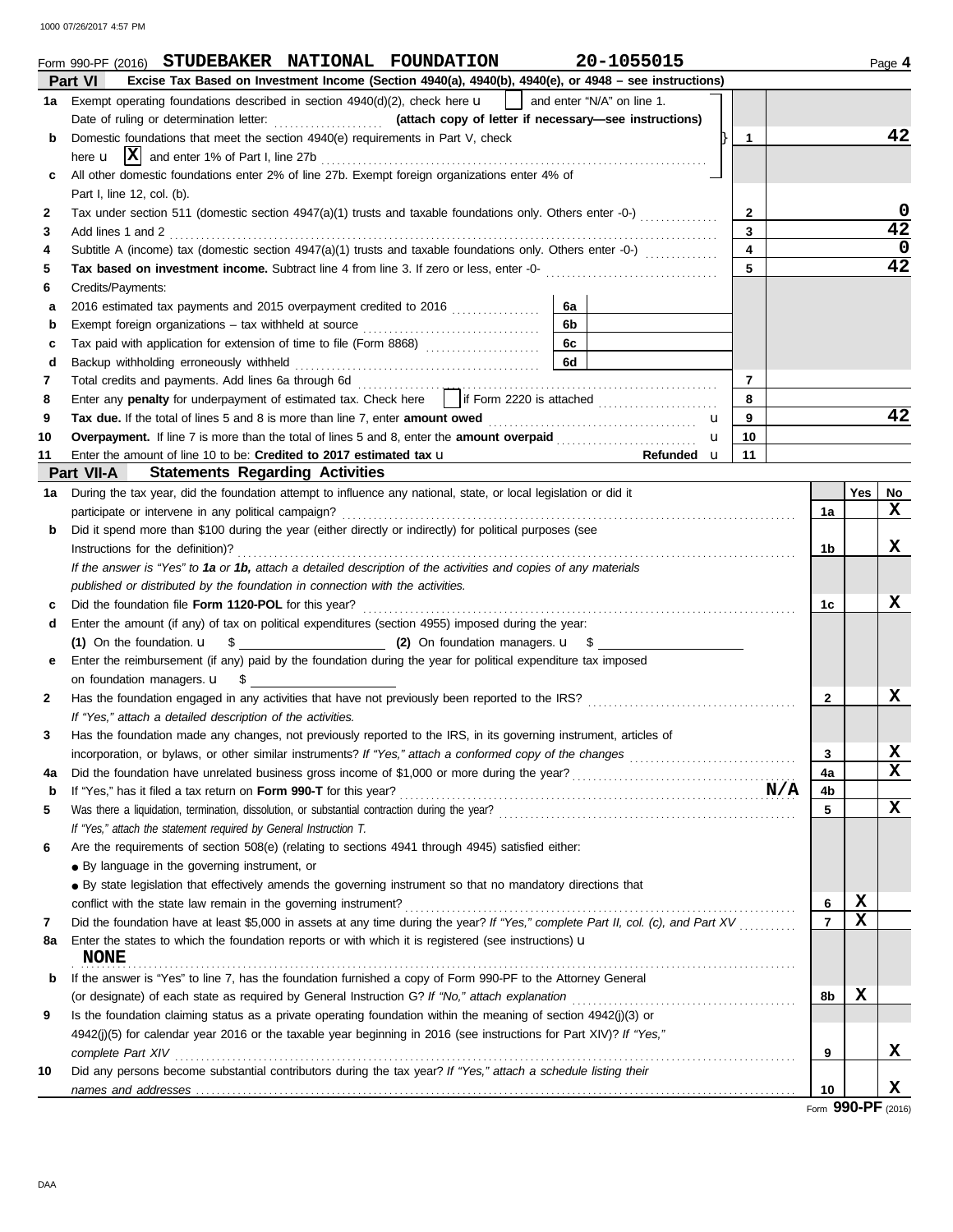1000 07/26/2017 4:57 PM

|    | 20-1055015<br>Form 990-PF (2016) STUDEBAKER NATIONAL FOUNDATION                                                                                         |                |             | Page 5 |
|----|---------------------------------------------------------------------------------------------------------------------------------------------------------|----------------|-------------|--------|
|    | Part VII-A<br><b>Statements Regarding Activities (continued)</b>                                                                                        |                |             |        |
|    |                                                                                                                                                         |                | Yes         | No     |
| 11 | At any time during the year, did the foundation, directly or indirectly, own a controlled entity within the                                             |                |             |        |
|    | meaning of section 512(b)(13)? If "Yes," attach schedule (see instructions)                                                                             | 11             |             | x      |
| 12 | Did the foundation make a distribution to a donor advised fund over which the foundation or a disqualified                                              |                |             |        |
|    | person had advisory privileges? If "Yes," attach statement (see instructions)                                                                           | 12             |             | x      |
| 13 | Did the foundation comply with the public inspection requirements for its annual returns and exemption application?                                     | 13             | $\mathbf x$ |        |
|    | Website address <b>u</b> WWW.STUDEBAKERNATIONALFOUNDATION.ORG                                                                                           |                |             |        |
| 14 | Telephone no. u 602-300-5313<br>The books are in care of <b>u</b> BRIAN MILLETTE                                                                        |                |             |        |
|    | 41633 N EMERALD LAKE DRIVE                                                                                                                              |                |             |        |
|    | ZIP+4 <b>u</b> 85086<br>Located at <b>u</b> ANTHEM                                                                                                      |                |             |        |
| 15 |                                                                                                                                                         |                |             | u      |
|    |                                                                                                                                                         |                |             |        |
| 16 | At any time during calendar year 2016, did the foundation have an interest in or a signature or other authority                                         |                | <b>Yes</b>  | No     |
|    | over a bank, securities, or other financial account in a foreign country?                                                                               | 16             |             | x      |
|    | See the instructions for exceptions and filing requirements for FinCEN Form 114. If "Yes," enter the name of                                            |                |             |        |
|    | the foreign country u                                                                                                                                   |                |             |        |
|    | Part VII-B<br>Statements Regarding Activities for Which Form 4720 May Be Required                                                                       |                |             |        |
|    | File Form 4720 if any item is checked in the "Yes" column, unless an exception applies.                                                                 |                | Yes         | No     |
| 1a | During the year did the foundation (either directly or indirectly):                                                                                     |                |             |        |
|    | X <br>(1) Engage in the sale or exchange, or leasing of property with a disqualified person?<br>Yes<br>No                                               |                |             |        |
|    | (2) Borrow money from, lend money to, or otherwise extend credit to (or accept it from) a                                                               |                |             |        |
|    | x <br>disqualified person?<br>No<br>Yes                                                                                                                 |                |             |        |
|    | 区<br>Yes<br>(3) Furnish goods, services, or facilities to (or accept them from) a disqualified person?<br>No                                            |                |             |        |
|    | x<br>(4) Pay compensation to, or pay or reimburse the expenses of, a disqualified person?<br>Yes<br>No                                                  |                |             |        |
|    | (5) Transfer any income or assets to a disqualified person (or make any of either available for                                                         |                |             |        |
|    | x <br>No<br>the benefit or use of a disqualified person)?<br>Yes                                                                                        |                |             |        |
|    | (6) Agree to pay money or property to a government official? (Exception. Check "No" if the                                                              |                |             |        |
|    | foundation agreed to make a grant to or to employ the official for a period after                                                                       |                |             |        |
|    | x <br>Yes<br>No<br>termination of government service, if terminating within 90 days.)                                                                   |                |             |        |
| b  | If any answer is "Yes" to $1a(1)$ –(6), did any of the acts fail to qualify under the exceptions described in Regulations                               |                |             |        |
|    | N/A                                                                                                                                                     | 1b             |             |        |
|    | Organizations relying on a current notice regarding disaster assistance check here<br>$\mathbf{u}$                                                      |                |             |        |
| с  | Did the foundation engage in a prior year in any of the acts described in 1a, other than excepted acts, that                                            |                |             |        |
|    | N/A<br>were not corrected before the first day of the tax year beginning in 2016?                                                                       | 1c             |             |        |
| 2  | Taxes on failure to distribute income (section 4942) (does not apply for years the foundation was a private                                             |                |             |        |
|    | operating foundation defined in section 4942(j)(3) or 4942(j)(5)):                                                                                      |                |             |        |
| а  | At the end of tax year 2016, did the foundation have any undistributed income (lines 6d and                                                             |                |             |        |
|    | X <br>6e, Part XIII) for tax year(s) beginning before 2016?<br>Yes<br>No                                                                                |                |             |        |
|    | If "Yes," list the years $\mathbf{u} = 20$ , 20 , 20  20                                                                                                |                |             |        |
| b  | Are there any years listed in 2a for which the foundation is <b>not</b> applying the provisions of section $4942(a)(2)$                                 |                |             |        |
|    | (relating to incorrect valuation of assets) to the year's undistributed income? (If applying section 4942(a)(2) to                                      |                |             |        |
|    | N/A<br>all years listed, answer "No" and attach statement - see instructions.) [11] years listed, answer "No" and attach statement - see instructions.) | 2b             |             |        |
| c  | If the provisions of section 4942(a)(2) are being applied to any of the years listed in 2a, list the years here.                                        |                |             |        |
|    |                                                                                                                                                         |                |             |        |
| За | Did the foundation hold more than a 2% direct or indirect interest in any business enterprise                                                           |                |             |        |
|    | X <br>Yes<br>No<br>at any time during the year?                                                                                                         |                |             |        |
| b  | If "Yes," did it have excess business holdings in 2016 as a result of (1) any purchase by the foundation or                                             |                |             |        |
|    |                                                                                                                                                         |                |             |        |
|    | disqualified persons after May 26, 1969; (2) the lapse of the 5-year period (or longer period approved by the                                           |                |             |        |
|    | Commissioner under section $4943(c)(7)$ to dispose of holdings acquired by gift or bequest; or (3) the lapse of                                         |                |             |        |
|    | the 10-, 15-, or 20-year first phase holding period? (Use Schedule C, Form 4720, to determine if the                                                    |                |             |        |
|    | N/A<br>foundation had excess business holdings in 2016.)                                                                                                | 3b             |             | X      |
| 4a | Did the foundation invest during the year any amount in a manner that would jeopardize its charitable purposes?                                         | 4a             |             |        |
| b  | Did the foundation make any investment in a prior year (but after December 31, 1969) that could jeopardize its                                          |                |             |        |
|    | charitable purpose that had not been removed from jeopardy before the first day of the tax year beginning in 2016?                                      | 4 <sub>b</sub> |             | X      |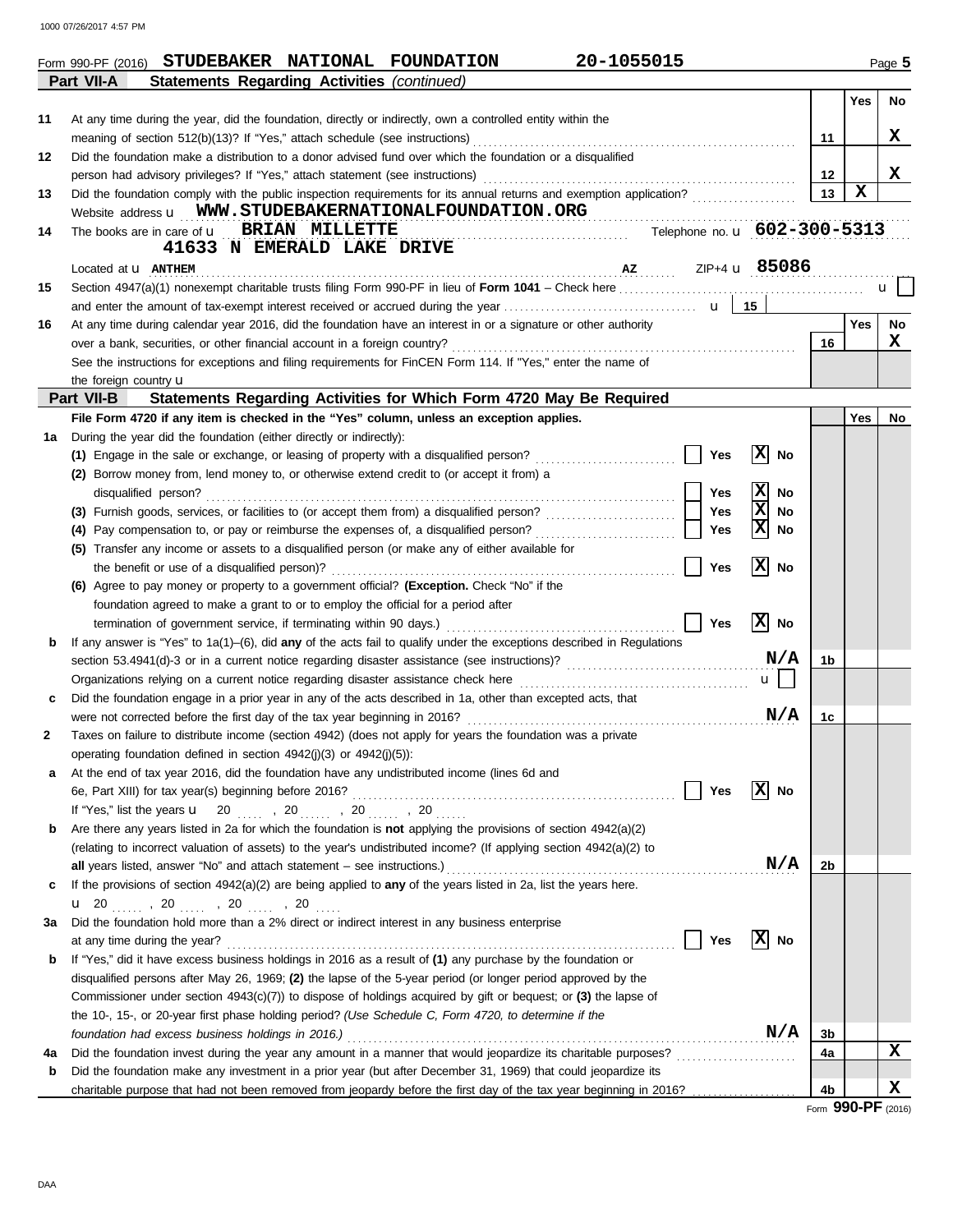|    | 20-1055015<br>STUDEBAKER NATIONAL FOUNDATION<br>Form 990-PF (2016)                                                    |                              |                | Page 6 |
|----|-----------------------------------------------------------------------------------------------------------------------|------------------------------|----------------|--------|
|    | Statements Regarding Activities for Which Form 4720 May Be Required (continued)<br>Part VII-B                         |                              |                |        |
| 5a | During the year did the foundation pay or incur any amount to:                                                        |                              |                |        |
|    | (1) Carry on propaganda, or otherwise attempt to influence legislation (section 4945(e))?                             | <b>Yes</b><br>No             |                |        |
|    | Influence the outcome of any specific public election (see section 4955); or to carry on,<br>(2)                      |                              |                |        |
|    | directly or indirectly, any voter registration drive?                                                                 | X<br><b>Yes</b><br><b>No</b> |                |        |
|    | Provide a grant to an individual for travel, study, or other similar purposes?<br>(3)                                 | Yes<br>No                    |                |        |
|    | Provide a grant to an organization other than a charitable, etc., organization described in<br>(4)                    |                              |                |        |
|    | section $4945(d)(4)(A)?$ (see instructions)                                                                           | x <br><b>Yes</b><br>No       |                |        |
|    | Provide for any purpose other than religious, charitable, scientific, literary, or educational<br>(5)                 |                              |                |        |
|    | purposes, or for the prevention of cruelty to children or animals?                                                    | X <br><b>Yes</b><br>No       |                |        |
| b  | If any answer is "Yes" to $5a(1)$ –(5), did any of the transactions fail to qualify under the exceptions described in |                              |                |        |
|    | Regulations section 53.4945 or in a current notice regarding disaster assistance (see instructions)?                  | N/A                          | 5 <sub>b</sub> |        |
|    | Organizations relying on a current notice regarding disaster assistance check here                                    | $\mathbf{u}$                 |                |        |
| c  | If the answer is "Yes" to question 5a(4), does the foundation claim exemption from the tax                            |                              |                |        |
|    | N/A<br>because it maintained expenditure responsibility for the grant?                                                | Yes<br><b>No</b>             |                |        |
|    | If "Yes," attach the statement required by Regulations section 53.4945–5(d).                                          |                              |                |        |
| 6а | Did the foundation, during the year, receive any funds, directly or indirectly, to pay premiums                       |                              |                |        |
|    | on a personal benefit contract?                                                                                       | x <br><b>Yes</b><br>No       |                |        |
| b  | Did the foundation, during the year, pay premiums, directly or indirectly, on a personal benefit contract?            |                              | 6b             | х      |
|    | If "Yes" to 6b, file Form 8870.                                                                                       |                              |                |        |
| 7a | At any time during the tax year, was the foundation a party to a prohibited tax shelter transaction?                  | X <br><b>Yes</b><br>No       |                |        |
| b  |                                                                                                                       | N/A                          | 7b             |        |

**and Contractors Part VIII Information About Officers, Directors, Trustees, Foundation Managers, Highly Paid Employees,**

| 1 List all officers, directors, trustees, foundation managers and their compensation (see instructions). |                                                                 |                                                 |                                                                                |                                          |  |  |  |  |
|----------------------------------------------------------------------------------------------------------|-----------------------------------------------------------------|-------------------------------------------------|--------------------------------------------------------------------------------|------------------------------------------|--|--|--|--|
| (a) Name and address                                                                                     | (b) Title, and average<br>hours per week<br>devoted to position | (c) Compensation<br>(If not paid,<br>enter -0-) | (d) Contributions to<br>employee benefit<br>plans and deferred<br>compensation | (e) Expense account,<br>other allowances |  |  |  |  |
| SEE STATEMENT 7                                                                                          |                                                                 |                                                 |                                                                                |                                          |  |  |  |  |
|                                                                                                          |                                                                 |                                                 |                                                                                |                                          |  |  |  |  |
|                                                                                                          |                                                                 |                                                 |                                                                                |                                          |  |  |  |  |
|                                                                                                          |                                                                 |                                                 |                                                                                |                                          |  |  |  |  |

**"NONE." 2 Compensation of five highest-paid employees (other than those included on line 1 – see instructions). If none, enter**

| (a) Name and address of each employee paid more than \$50,000 | (b) Title, and average<br>hours per week<br>devoted to position | (c) Compensation | (d) Contributions to<br>employee benefit<br>plans and deferred<br>compensation | (e) Expense account,<br>other allowances |
|---------------------------------------------------------------|-----------------------------------------------------------------|------------------|--------------------------------------------------------------------------------|------------------------------------------|
| <b>NONE</b>                                                   |                                                                 |                  |                                                                                |                                          |
|                                                               |                                                                 |                  |                                                                                |                                          |
|                                                               |                                                                 |                  |                                                                                |                                          |
|                                                               |                                                                 |                  |                                                                                |                                          |
|                                                               |                                                                 |                  |                                                                                |                                          |
|                                                               |                                                                 |                  |                                                                                | 0                                        |
|                                                               |                                                                 |                  |                                                                                | $Form$ 990-PF $(2016)$                   |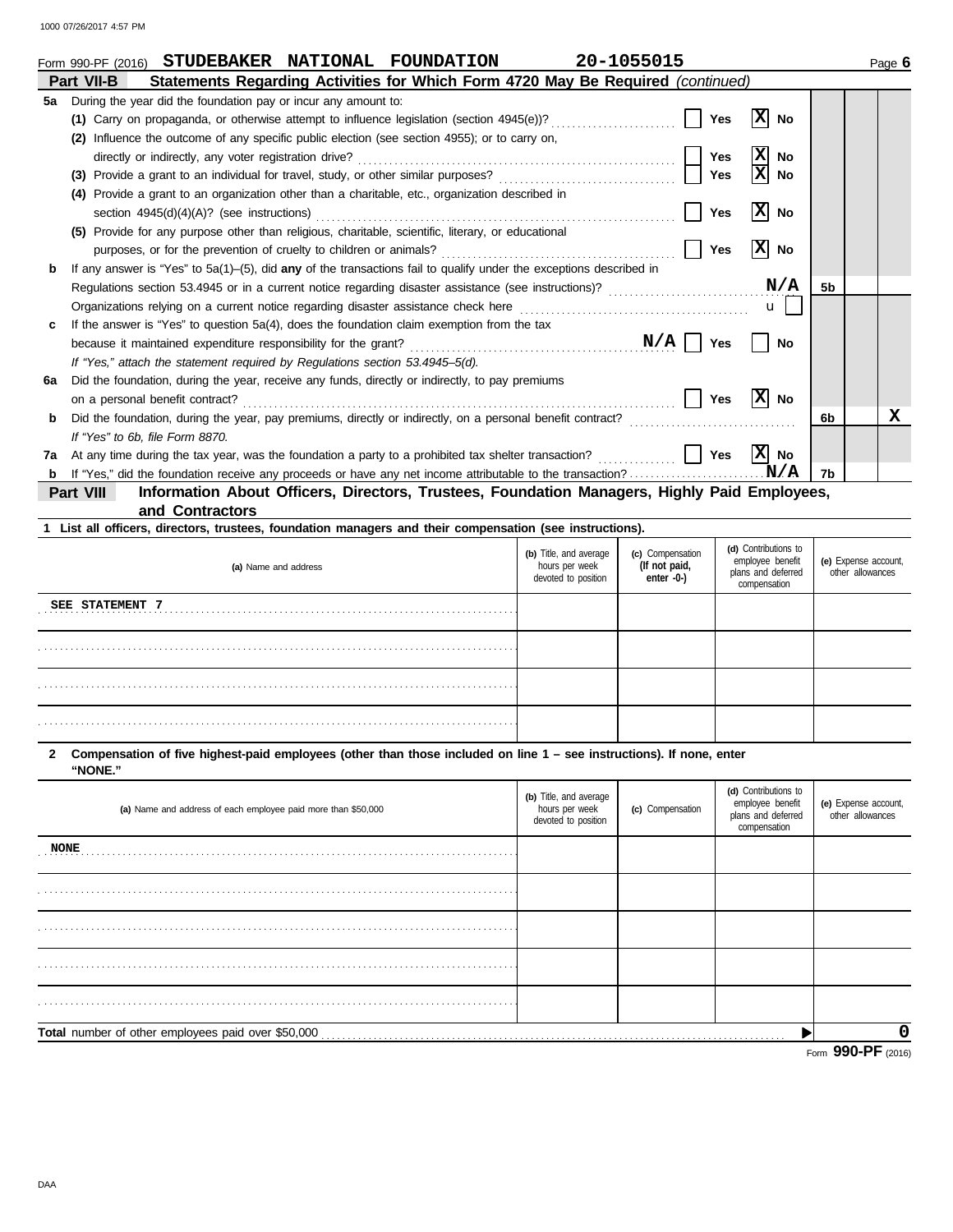| Form 990-PF (2016) | STUDEBAKER NATIONAL FOUNDATION                                                                                                                                                                                                                            | 20-1055015 |                     |        | Page 7           |
|--------------------|-----------------------------------------------------------------------------------------------------------------------------------------------------------------------------------------------------------------------------------------------------------|------------|---------------------|--------|------------------|
| <b>Part VIII</b>   | Information About Officers, Directors, Trustees, Foundation Managers, Highly Paid Employees,<br>and Contractors (continued)                                                                                                                               |            |                     |        |                  |
| 3                  | Five highest-paid independent contractors for professional services (see instructions). If none, enter "NONE."                                                                                                                                            |            |                     |        |                  |
|                    | (a) Name and address of each person paid more than \$50,000                                                                                                                                                                                               |            | (b) Type of service |        | (c) Compensation |
| <b>NONE</b>        |                                                                                                                                                                                                                                                           |            |                     |        |                  |
|                    |                                                                                                                                                                                                                                                           |            |                     |        |                  |
|                    |                                                                                                                                                                                                                                                           |            |                     |        |                  |
|                    |                                                                                                                                                                                                                                                           |            |                     |        |                  |
|                    |                                                                                                                                                                                                                                                           |            |                     |        |                  |
|                    |                                                                                                                                                                                                                                                           |            |                     | u      |                  |
| Part IX-A          | <b>Summary of Direct Charitable Activities</b>                                                                                                                                                                                                            |            |                     |        |                  |
|                    | List the foundation's four largest direct charitable activities during the tax year. Include relevant statistical information such as the number of<br>organizations and other beneficiaries served, conferences convened, research papers produced, etc. |            |                     |        | Expenses         |
| 1 N/A              |                                                                                                                                                                                                                                                           |            |                     |        |                  |
|                    |                                                                                                                                                                                                                                                           |            |                     |        |                  |
| 2                  |                                                                                                                                                                                                                                                           |            |                     |        |                  |
|                    |                                                                                                                                                                                                                                                           |            |                     |        |                  |
| 3                  |                                                                                                                                                                                                                                                           |            |                     |        |                  |
|                    |                                                                                                                                                                                                                                                           |            |                     |        |                  |
| 4                  |                                                                                                                                                                                                                                                           |            |                     |        |                  |
|                    |                                                                                                                                                                                                                                                           |            |                     |        |                  |
| Part IX-B          | Summary of Program-Related Investments (see instructions)                                                                                                                                                                                                 |            |                     |        |                  |
|                    | Describe the two largest program-related investments made by the foundation during the tax year on lines 1 and 2.                                                                                                                                         |            |                     | Amount |                  |
| 1 $N/A$            |                                                                                                                                                                                                                                                           |            |                     |        |                  |
|                    |                                                                                                                                                                                                                                                           |            |                     |        |                  |
| 2                  |                                                                                                                                                                                                                                                           |            |                     |        |                  |
|                    |                                                                                                                                                                                                                                                           |            |                     |        |                  |
|                    | All other program-related investments. See instructions.                                                                                                                                                                                                  |            |                     |        |                  |
| 3                  |                                                                                                                                                                                                                                                           |            |                     |        |                  |
|                    |                                                                                                                                                                                                                                                           |            |                     |        |                  |
|                    |                                                                                                                                                                                                                                                           |            |                     |        |                  |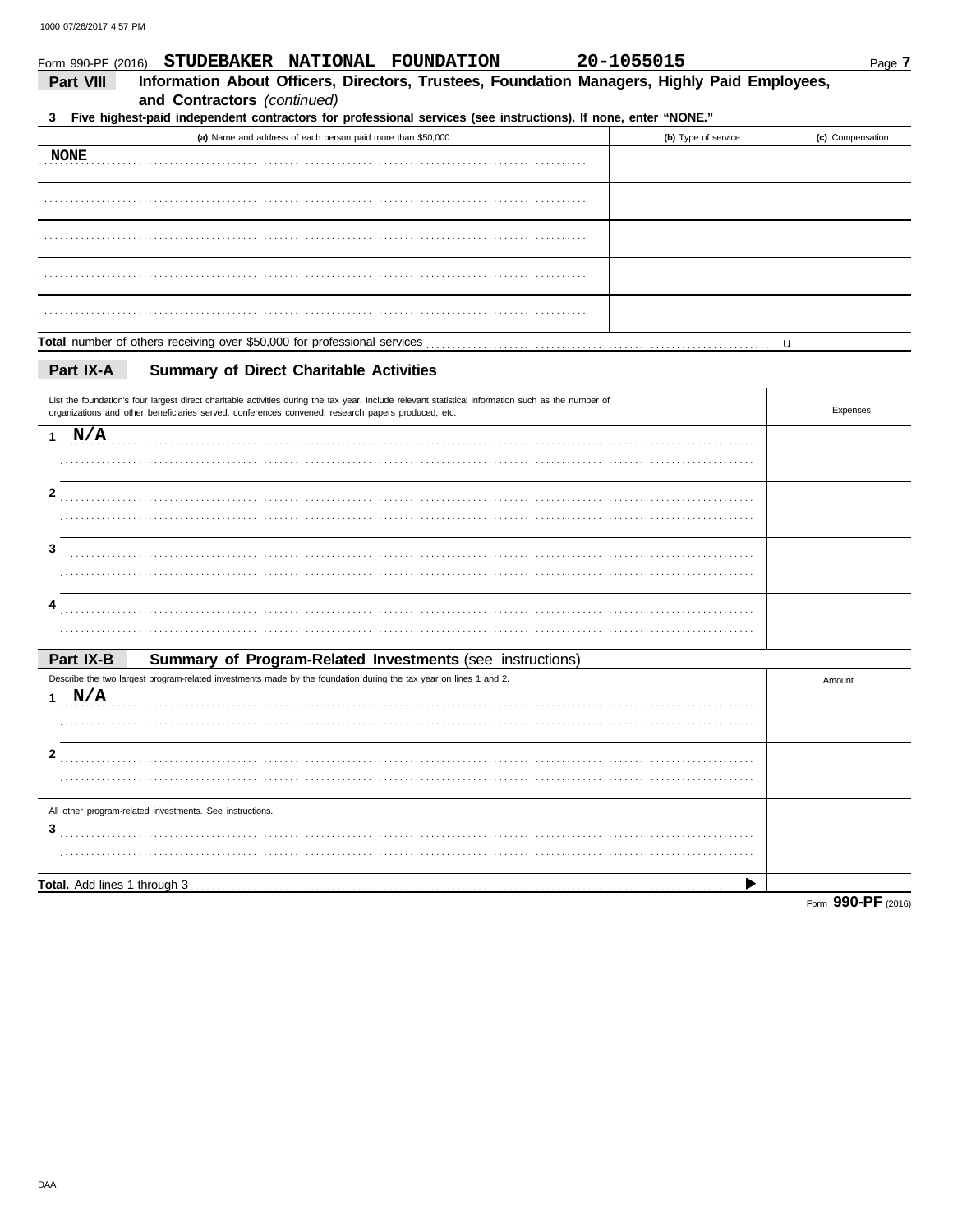|                             |  | Form 990-PF (2016) STUDEBAKER NATIONAL FOUNDATION | 20-1055015                                                                                            |
|-----------------------------|--|---------------------------------------------------|-------------------------------------------------------------------------------------------------------|
| $\sim$ $\sim$ $\sim$ $\sim$ |  |                                                   | . Albertarium Incorporation of Material (All classically formulations procedure consistentially prope |

|              | <b>Minimum Investment Return</b> (All domestic foundations must complete this part. Foreign foundations,<br>Part X         |                |                         |
|--------------|----------------------------------------------------------------------------------------------------------------------------|----------------|-------------------------|
|              | see instructions.)                                                                                                         |                |                         |
| $\mathbf{1}$ | Fair market value of assets not used (or held for use) directly in carrying out charitable, etc.,                          |                |                         |
|              | purposes:                                                                                                                  |                |                         |
| а            |                                                                                                                            | 1a             | 0                       |
| b            | Average of monthly cash balances                                                                                           | 1b             | $\overline{\mathbf{0}}$ |
| c            |                                                                                                                            | 1 <sub>c</sub> | $\pmb{0}$               |
| d            |                                                                                                                            | 1 <sub>d</sub> | $\overline{0}$          |
| е            | Reduction claimed for blockage or other factors reported on lines 1a and                                                   |                |                         |
|              | 0                                                                                                                          |                |                         |
| 2            |                                                                                                                            | 2              | 0                       |
| 3            | Subtract line 2 from line 1d                                                                                               | 3              | $\overline{0}$          |
| 4            | Cash deemed held for charitable activities. Enter 1½% of line 3 (for greater amount, see                                   |                |                         |
|              | instructions)                                                                                                              | 4              | $\mathbf 0$             |
| 5            |                                                                                                                            | 5              | $\overline{\mathbf{0}}$ |
| 6            |                                                                                                                            | 6              | $\overline{0}$          |
|              | Distributable Amount (see instructions) (Section 4942(j)(3) and (j)(5) private operating foundations<br>Part XI            |                |                         |
|              | and certain foreign organizations check here $\mathbf{u}$   and do not complete this part.)                                |                |                         |
| 1            |                                                                                                                            | 1              |                         |
| 2a           | 2a<br>42                                                                                                                   |                |                         |
| b            | 2 <sub>b</sub>                                                                                                             |                |                         |
| c            | Add lines 2a and 2b                                                                                                        | 2c             | 42                      |
| 3            |                                                                                                                            | 3              |                         |
| 4            |                                                                                                                            | 4              |                         |
| 5            | Add lines 3 and 4                                                                                                          | 5              |                         |
| 6            |                                                                                                                            | 6              |                         |
| 7            | Distributable amount as adjusted. Subtract line 6 from line 5. Enter here and on Part XIII,                                |                |                         |
|              |                                                                                                                            | $\overline{7}$ | 0                       |
|              | Part XII<br><b>Qualifying Distributions (see instructions)</b>                                                             |                |                         |
| 1            | Amounts paid (including administrative expenses) to accomplish charitable, etc., purposes:                                 |                |                         |
| a            |                                                                                                                            | 1a             | 7,600                   |
| b            | Program-related investments - total from Part IX-B                                                                         | 1b             |                         |
| 2            | Amounts paid to acquire assets used (or held for use) directly in carrying out charitable, etc.,                           |                |                         |
|              | purposes                                                                                                                   | $\mathbf{2}$   |                         |
| 3            | Amounts set aside for specific charitable projects that satisfy the:                                                       |                |                         |
| a            | Suitability test (prior IRS approval required)                                                                             | 3a             |                         |
|              |                                                                                                                            | 3 <sub>b</sub> |                         |
| 4            | Qualifying distributions. Add lines 1a through 3b. Enter here and on Part V, line 8, and Part XIII, line 4                 | 4              | 7,600                   |
| 5            | Foundations that qualify under section 4940(e) for the reduced rate of tax on net investment income.                       |                |                         |
|              |                                                                                                                            | 5              | 42                      |
| 6            | Adjusted qualifying distributions. Subtract line 5 from line 4                                                             | 6              | 7,558                   |
|              | Note: The amount on line 6 will be used in Part V, column (b), in subsequent years when calculating whether the foundation |                |                         |
|              | qualifies for the section 4940(e) reduction of tax in those years.                                                         |                |                         |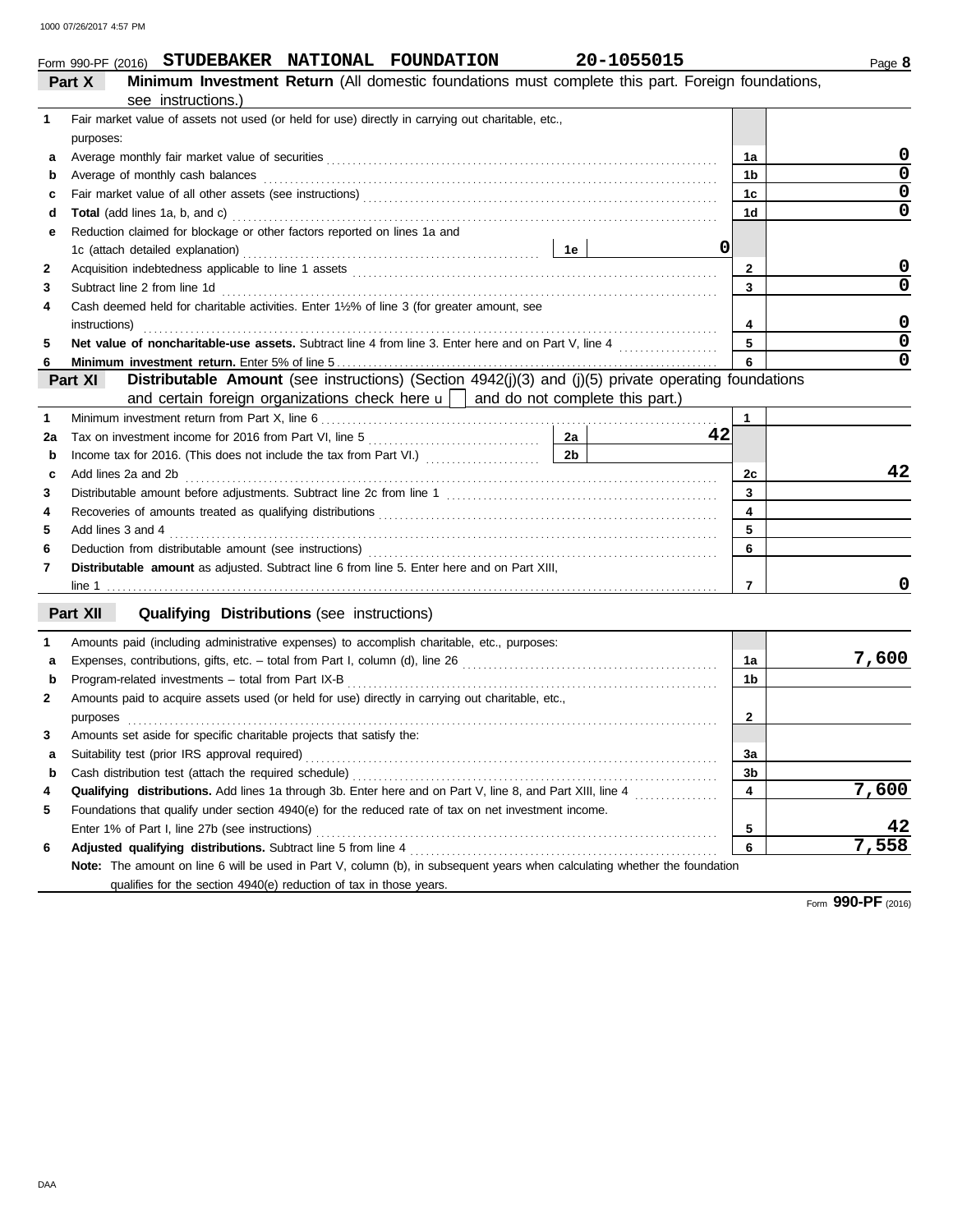## Form 990-PF (2016) **STUDEBAKER NATIONAL FOUNDATION 20-1055015**

Page **9**

|    | <b>Undistributed Income</b> (see instructions)<br>Part XIII                                     |        |        |                     |      |      |
|----|-------------------------------------------------------------------------------------------------|--------|--------|---------------------|------|------|
|    |                                                                                                 |        | (a)    | (b)                 | (c)  | (d)  |
| 1  | Distributable amount for 2016 from Part XI,                                                     |        | Corpus | Years prior to 2015 | 2015 | 2016 |
|    |                                                                                                 |        |        |                     |      | 0    |
| 2  | Undistributed income, if any, as of the end of 2016:                                            |        |        |                     |      |      |
|    |                                                                                                 |        |        |                     |      |      |
| b  | Total for prior years: 20 ______ , 20 _____ , 20 _____                                          |        |        |                     |      |      |
| 3  | Excess distributions carryover, if any, to 2016:                                                |        |        |                     |      |      |
|    |                                                                                                 |        |        |                     |      |      |
| b  |                                                                                                 |        |        |                     |      |      |
| c  | From 2013 $\ldots$                                                                              |        |        |                     |      |      |
| d  |                                                                                                 | 7,300  |        |                     |      |      |
| е  |                                                                                                 | 11,200 |        |                     |      |      |
| f  |                                                                                                 |        | 18,500 |                     |      |      |
| 4  | Qualifying distributions for 2016 from Part XII,                                                |        |        |                     |      |      |
|    | line 4: $\mathbf{u}$ \$ 7,600                                                                   |        |        |                     |      |      |
|    | <b>a</b> Applied to 2015, but not more than line 2a                                             |        |        |                     |      |      |
|    | .<br><b>b</b> Applied to undistributed income of prior years                                    |        |        |                     |      |      |
|    | (Election required - see instructions)                                                          |        |        |                     |      |      |
|    | c Treated as distributions out of corpus (Election                                              |        |        |                     |      |      |
|    |                                                                                                 |        |        |                     |      |      |
|    |                                                                                                 |        |        |                     |      |      |
| е  | Remaining amount distributed out of corpus [11] [11] Remaining amount distributed out of corpus |        | 7,600  |                     |      |      |
| 5  |                                                                                                 |        |        |                     |      |      |
|    | (If an amount appears in column (d), the same                                                   |        |        |                     |      |      |
|    | amount must be shown in column (a).)                                                            |        |        |                     |      |      |
| 6  | Enter the net total of each column as                                                           |        |        |                     |      |      |
|    | indicated below:                                                                                |        |        |                     |      |      |
|    | Corpus. Add lines 3f, 4c, and 4e. Subtract line 5                                               |        | 26,100 |                     |      |      |
| a  |                                                                                                 |        |        |                     |      |      |
|    | <b>b</b> Prior years' undistributed income. Subtract                                            |        |        |                     |      |      |
|    | line 4b from line 2b                                                                            |        |        |                     |      |      |
|    | <b>c</b> Enter the amount of prior years' undistributed                                         |        |        |                     |      |      |
|    | income for which a notice of deficiency has                                                     |        |        |                     |      |      |
|    | been issued, or on which the section 4942(a)                                                    |        |        |                     |      |      |
|    | tax has been previously assessed                                                                |        |        |                     |      |      |
|    | <b>d</b> Subtract line 6c from line 6b. Taxable                                                 |        |        |                     |      |      |
|    | $amount - see instructions$                                                                     |        |        |                     |      |      |
|    | e Undistributed income for 2015. Subtract line                                                  |        |        |                     |      |      |
|    | 4a from line 2a. Taxable amount - see                                                           |        |        |                     |      |      |
|    | instructions<br>f Undistributed income for 2016. Subtract lines                                 |        |        |                     |      |      |
|    |                                                                                                 |        |        |                     |      |      |
|    | 4d and 5 from line 1. This amount must be                                                       |        |        |                     |      | o    |
|    |                                                                                                 |        |        |                     |      |      |
| 7  | Amounts treated as distributions out of corpus                                                  |        |        |                     |      |      |
|    | to satisfy requirements imposed by section                                                      |        |        |                     |      |      |
|    | 170(b)(1)(F) or 4942(g)(3) (Election may be                                                     |        |        |                     |      |      |
|    |                                                                                                 |        |        |                     |      |      |
| 8  | Excess distributions carryover from 2011 not                                                    |        |        |                     |      |      |
|    | applied on line 5 or line 7 (see instructions)                                                  |        |        |                     |      |      |
| 9  | Excess distributions carryover to 2017.                                                         |        |        |                     |      |      |
|    |                                                                                                 |        | 26,100 |                     |      |      |
| 10 | Analysis of line 9:                                                                             |        |        |                     |      |      |
| a  | Excess from 2012                                                                                |        |        |                     |      |      |
| b  | Excess from 2013                                                                                |        |        |                     |      |      |
| c  | Excess from 2014                                                                                | 7,300  |        |                     |      |      |
| d  | Excess from 2015 $\ldots$                                                                       | 11,200 |        |                     |      |      |
| е  | Excess from $2016$                                                                              | 7,600  |        |                     |      |      |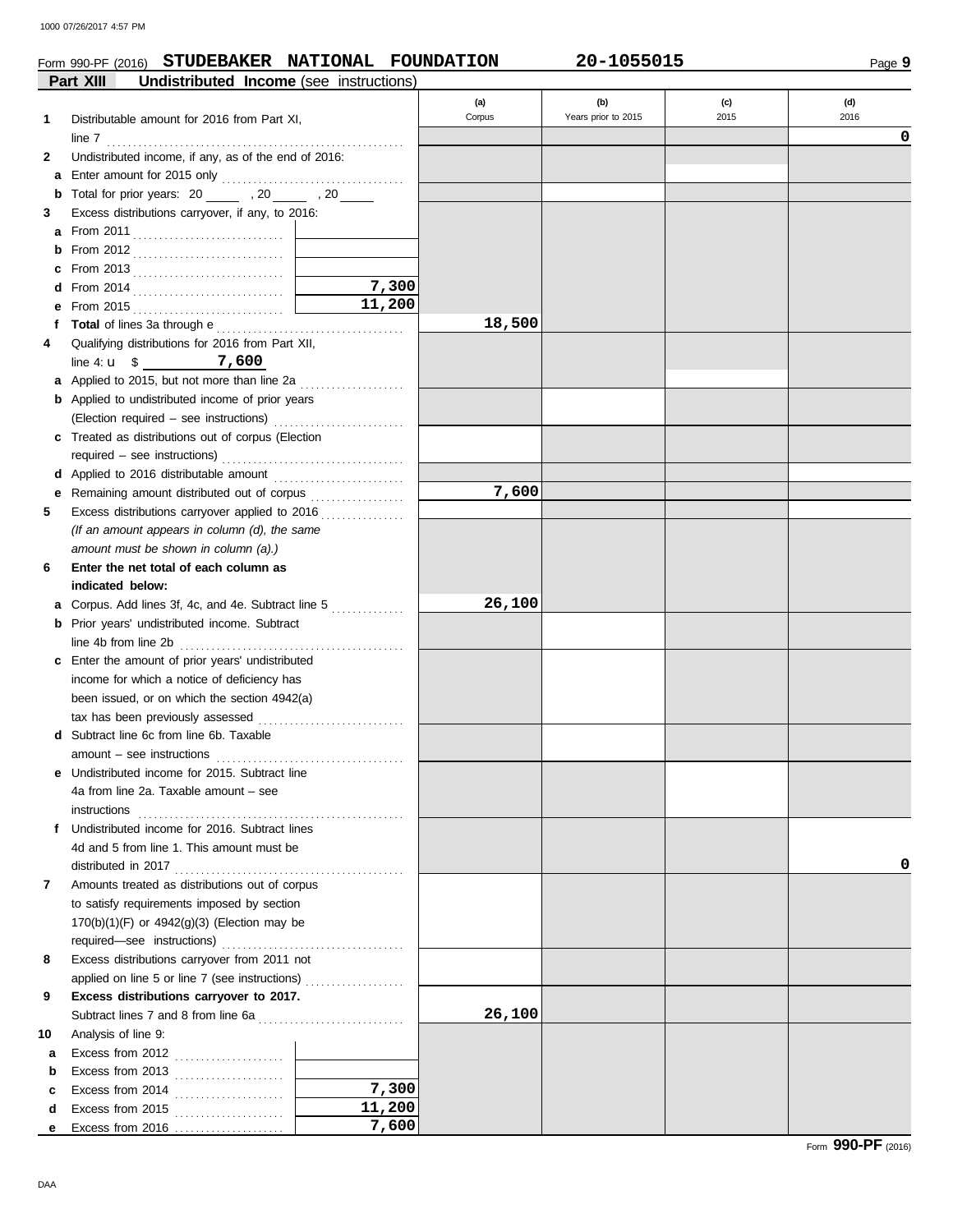|              | 1000 07/26/2017 4:57 PM                                                                                                                                                                                                         |                      |          |                                                                                                        |               |            |
|--------------|---------------------------------------------------------------------------------------------------------------------------------------------------------------------------------------------------------------------------------|----------------------|----------|--------------------------------------------------------------------------------------------------------|---------------|------------|
|              | STUDEBAKER NATIONAL FOUNDATION<br>Form 990-PF (2016)                                                                                                                                                                            |                      |          | 20-1055015                                                                                             |               | Page 10    |
|              | Part XIV<br><b>Private Operating Foundations</b> (see instructions and Part VII-A, question 9)                                                                                                                                  |                      |          |                                                                                                        |               |            |
|              | 1a If the foundation has received a ruling or determination letter that it is a private operating                                                                                                                               |                      |          |                                                                                                        |               |            |
|              | foundation, and the ruling is effective for 2016, enter the date of the ruling                                                                                                                                                  |                      |          | u                                                                                                      |               |            |
| b            | Check box to indicate whether the foundation is a private operating foundation described in section                                                                                                                             |                      |          |                                                                                                        | 4942(j)(3) or | 4942(i)(5) |
| 2a           | Enter the lesser of the adjusted net                                                                                                                                                                                            | Tax year<br>(a) 2016 | (b) 2015 | Prior 3 years<br>$(c)$ 2014                                                                            | $(d)$ 2013    | (e) Total  |
|              | income from Part I or the minimum                                                                                                                                                                                               |                      |          |                                                                                                        |               |            |
|              | investment return from Part X for                                                                                                                                                                                               |                      |          |                                                                                                        |               |            |
|              | each year listed                                                                                                                                                                                                                |                      |          |                                                                                                        |               |            |
| b            | 85% of line 2a                                                                                                                                                                                                                  |                      |          |                                                                                                        |               |            |
| c            | Qualifying distributions from Part XII,                                                                                                                                                                                         |                      |          |                                                                                                        |               |            |
|              | line 4 for each year listed                                                                                                                                                                                                     |                      |          |                                                                                                        |               |            |
| d            | Amounts included in line 2c not used directly                                                                                                                                                                                   |                      |          |                                                                                                        |               |            |
| е            | for active conduct of exempt activities<br>Qualifying distributions made directly                                                                                                                                               |                      |          |                                                                                                        |               |            |
|              | for active conduct of exempt activities.                                                                                                                                                                                        |                      |          |                                                                                                        |               |            |
|              | Subtract line 2d from line 2c                                                                                                                                                                                                   |                      |          |                                                                                                        |               |            |
| 3            | in de la provincia del<br>Complete 3a, b, or c for the                                                                                                                                                                          |                      |          |                                                                                                        |               |            |
|              | alternative test relied upon:                                                                                                                                                                                                   |                      |          |                                                                                                        |               |            |
| а            | "Assets" alternative test - enter:                                                                                                                                                                                              |                      |          |                                                                                                        |               |            |
|              | (1) Value of all assets                                                                                                                                                                                                         |                      |          |                                                                                                        |               |            |
|              | (2) Value of assets qualifying under                                                                                                                                                                                            |                      |          |                                                                                                        |               |            |
|              | section 4942(j)(3)(B)(i)                                                                                                                                                                                                        |                      |          |                                                                                                        |               |            |
| b            | "Endowment" alternative test - enter 2/3                                                                                                                                                                                        |                      |          |                                                                                                        |               |            |
|              | of minimum investment return shown in                                                                                                                                                                                           |                      |          |                                                                                                        |               |            |
|              | Part X, line 6 for each year listed<br>.                                                                                                                                                                                        |                      |          |                                                                                                        |               |            |
| c            | "Support" alternative test - enter:                                                                                                                                                                                             |                      |          |                                                                                                        |               |            |
|              | (1) Total support other than gross                                                                                                                                                                                              |                      |          |                                                                                                        |               |            |
|              | investment income (interest,                                                                                                                                                                                                    |                      |          |                                                                                                        |               |            |
|              | dividends, rents, payments on                                                                                                                                                                                                   |                      |          |                                                                                                        |               |            |
|              | securities loans (section                                                                                                                                                                                                       |                      |          |                                                                                                        |               |            |
|              | $512(a)(5)$ , or royalties)                                                                                                                                                                                                     |                      |          |                                                                                                        |               |            |
|              | (2) Support from general public<br>and 5 or more exempt                                                                                                                                                                         |                      |          |                                                                                                        |               |            |
|              | organizations as provided in                                                                                                                                                                                                    |                      |          |                                                                                                        |               |            |
|              | section 4942(j)(3)(B)(iii)                                                                                                                                                                                                      |                      |          |                                                                                                        |               |            |
|              | (3) Largest amount of support from                                                                                                                                                                                              |                      |          |                                                                                                        |               |            |
|              | an exempt organization                                                                                                                                                                                                          |                      |          |                                                                                                        |               |            |
|              | (4) Gross investment income                                                                                                                                                                                                     |                      |          |                                                                                                        |               |            |
|              | Supplementary Information (Complete this part only if the foundation had \$5,000 or more in assets at<br>Part XV                                                                                                                |                      |          |                                                                                                        |               |            |
|              | any time during the year - see instructions.)                                                                                                                                                                                   |                      |          |                                                                                                        |               |            |
|              | Information Regarding Foundation Managers:                                                                                                                                                                                      |                      |          |                                                                                                        |               |            |
| a            | List any managers of the foundation who have contributed more than 2% of the total contributions received by the foundation                                                                                                     |                      |          |                                                                                                        |               |            |
|              | before the close of any tax year (but only if they have contributed more than \$5,000). (See section $507(d)(2)$ .)                                                                                                             |                      |          |                                                                                                        |               |            |
|              | N/A                                                                                                                                                                                                                             |                      |          |                                                                                                        |               |            |
| b            | List any managers of the foundation who own 10% or more of the stock of a corporation (or an equally large portion of the<br>ownership of a partnership or other entity) of which the foundation has a 10% or greater interest. |                      |          |                                                                                                        |               |            |
|              | N/A                                                                                                                                                                                                                             |                      |          |                                                                                                        |               |            |
| $\mathbf{2}$ | Information Regarding Contribution, Grant, Gift, Loan, Scholarship, etc., Programs:                                                                                                                                             |                      |          |                                                                                                        |               |            |
|              | Check here <b>u</b>                                                                                                                                                                                                             |                      |          | if the foundation only makes contributions to preselected charitable organizations and does not accept |               |            |
|              | unsolicited requests for funds. If the foundation makes gifts, grants, etc. (see instructions) to individuals or organizations under                                                                                            |                      |          |                                                                                                        |               |            |
|              | other conditions, complete items 2a, b, c, and d.                                                                                                                                                                               |                      |          |                                                                                                        |               |            |
| a            | The name, address, and telephone number or e-mail address of the person to whom applications should be addressed:                                                                                                               |                      |          |                                                                                                        |               |            |
|              | BRIAN MILLETTE 602-300-5313                                                                                                                                                                                                     |                      |          |                                                                                                        |               |            |
|              | 41633 N EMERALD LAKE DR ANTHEM AZ 85086-1042                                                                                                                                                                                    |                      |          |                                                                                                        |               |            |
| b            | The form in which applications should be submitted and information and materials they should include:                                                                                                                           |                      |          |                                                                                                        |               |            |
| С            | STATEMENT 8<br>SEE<br>Any submission deadlines:                                                                                                                                                                                 |                      |          |                                                                                                        |               |            |
|              | BY MAY 1                                                                                                                                                                                                                        |                      |          |                                                                                                        |               |            |
| d            | Any restrictions or limitations on awards, such as by geographical areas, charitable fields, kinds of institutions, or other                                                                                                    |                      |          |                                                                                                        |               |            |
|              | factors:                                                                                                                                                                                                                        |                      |          |                                                                                                        |               |            |
|              | N/A                                                                                                                                                                                                                             |                      |          |                                                                                                        |               | 000 DE     |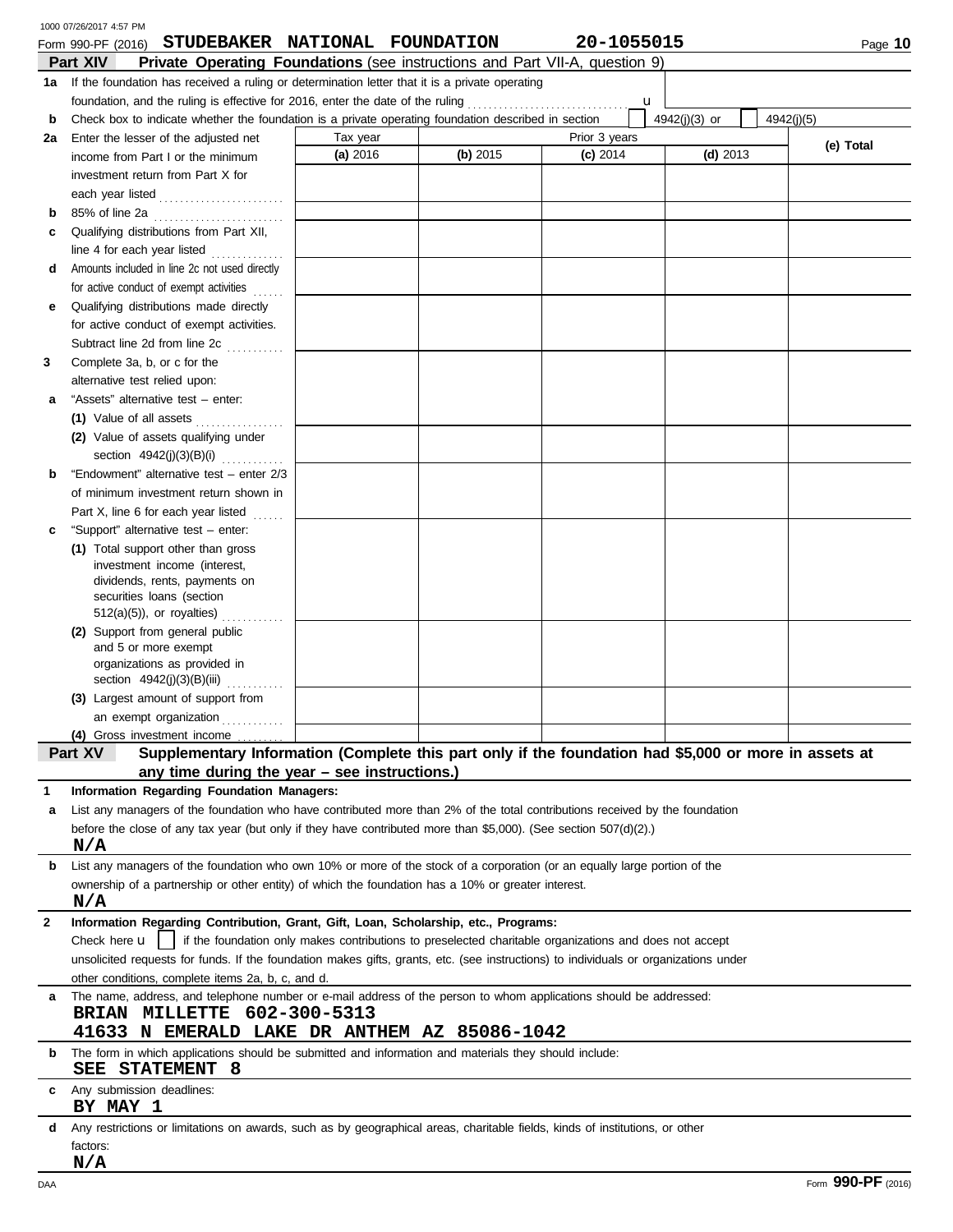# Form 990-PF (2016) **STUDEBAKER NATIONAL FOUNDATION 20-1055015**

**Part XV Supplementary Information** *(continued)*

# **3 Grants and Contributions Paid During the Year or Approved for Future Payment**

| Recipient                                                                                           | If recipient is an individual,<br>show any relationship to<br>any foundation manager | Foundation<br>status of                | Purpose of grant or<br>contribution | Amount |
|-----------------------------------------------------------------------------------------------------|--------------------------------------------------------------------------------------|----------------------------------------|-------------------------------------|--------|
| Name and address (home or business)                                                                 | or substantial contributor                                                           | recipient                              |                                     |        |
| a Paid during the year<br>MCPHERSON COLLEGE FBO JASON<br>1600 E EUCLID STREET<br>MCPHERSON KS 67460 | <b>PETERS</b><br><b>PRESERVATION</b>                                                 | 501 (C) (3) <br>OF STUDEBAKER HERITAGE |                                     | 3,000  |
| UNIV.OF VIRGINIA FBO SPENCER RUBIN<br>P O BOX 4002004                                               |                                                                                      |                                        |                                     |        |
| CHARLOTTESVILLE VA 22904                                                                            | <b>PRESERVATION</b>                                                                  | 501(C) (3) <br>OF STUDEBAKER HERITAGE  |                                     | 1,500  |
| UNIV.-NO.ARIZONA FBO LAURYN<br>601 S KNOLES DRIVE<br>FLAGSTAFF AZ 86011                             | <b>HALVER</b><br>PRESERVATION OF STUDEBAKER HERITAGE                                 | 501 (C) (3)                            |                                     | 1,500  |
| PALM SPRINGS AIR MUSEUM<br>745 N GENE AUTRY TRAIL<br>PALM SPRINGS CA 92262                          |                                                                                      | 501 (C) (3) <br>DISPLAY CAR UPKEEP     |                                     | 200    |
| <b>MARTIN AUTO MUSEUM</b><br>17641 N BLACK CANYON HWY<br>PHOENIX AZ 85023                           |                                                                                      | 501 (C) (3) <br>DISPLAY CAR UPKEEP     |                                     | 200    |
| ANTIQUE CAR MUSEUM OF IOWA<br>860 QUARRY RD<br><b>CORALVILLE IA 52241</b>                           |                                                                                      | 501(C)(3)<br>DISPLAY CAR UPKEEP        |                                     | 200    |
| PHOENIX POLICE MUSEUM<br>2ND AVE & JEFFERSON STREE<br>PHOENIX AZ 85003                              | <b>RESTORATION</b>                                                                   | <b>OF STUDEBAKER</b>                   | <b>VEHICLE</b>                      | 1,000  |
|                                                                                                     |                                                                                      |                                        |                                     |        |
|                                                                                                     |                                                                                      |                                        |                                     |        |
|                                                                                                     |                                                                                      |                                        |                                     |        |
|                                                                                                     |                                                                                      |                                        |                                     |        |
| Total                                                                                               |                                                                                      |                                        | u <sub>3a</sub>                     | 7,600  |
| <b>b</b> Approved for future payment                                                                |                                                                                      |                                        |                                     |        |
| N/A                                                                                                 |                                                                                      |                                        |                                     |        |
|                                                                                                     |                                                                                      |                                        |                                     |        |
|                                                                                                     |                                                                                      |                                        |                                     |        |
|                                                                                                     |                                                                                      |                                        |                                     |        |
|                                                                                                     |                                                                                      |                                        |                                     |        |
|                                                                                                     |                                                                                      |                                        |                                     |        |
|                                                                                                     |                                                                                      |                                        |                                     |        |
|                                                                                                     |                                                                                      |                                        |                                     |        |
|                                                                                                     |                                                                                      |                                        |                                     |        |
| <b>Total</b>                                                                                        |                                                                                      |                                        | $u$ 3b                              |        |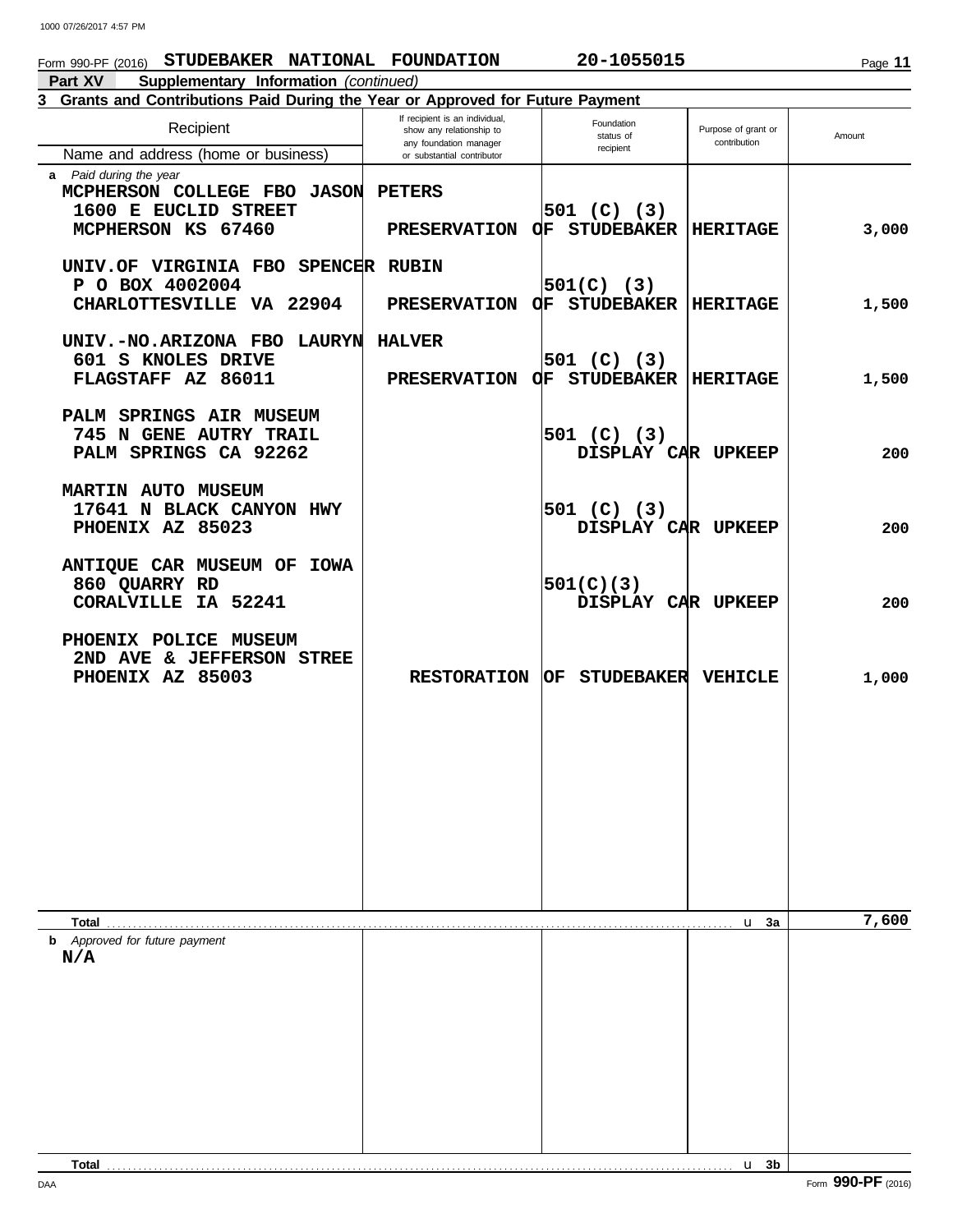# Form 990-PF (2016) **STUDEBAKER NATIONAL FOUNDATION 20-1055015**

Page **12**

| Part XVI-A                 | Analysis of Income-Producing Activities                                                                                   |               |                           |                   |                                      |                                        |
|----------------------------|---------------------------------------------------------------------------------------------------------------------------|---------------|---------------------------|-------------------|--------------------------------------|----------------------------------------|
|                            | Enter gross amounts unless otherwise indicated.                                                                           |               | Unrelated business income |                   | Excluded by section 512, 513, or 514 | (e)                                    |
|                            |                                                                                                                           | (a)           | (b)                       | (c)               | (d)                                  | Related or exempt                      |
|                            |                                                                                                                           | Business code | Amount                    | Exclusion<br>code | Amount                               | function income<br>(See instructions.) |
| 1 Program service revenue: |                                                                                                                           |               |                           |                   |                                      |                                        |
|                            |                                                                                                                           |               |                           |                   |                                      |                                        |
| b                          | <u> 1989 - Johann Stein, fransk politik (d. 1989)</u>                                                                     |               |                           |                   |                                      |                                        |
| c                          | <u> 1989 - Johann Harry Barn, mars ar breist fan de Amerikaansk kommunent fan de Amerikaanske kommunent fan de A</u>      |               |                           |                   |                                      |                                        |
| d                          | <u> 1989 - Andrea Andrew Maria (h. 1989).</u>                                                                             |               |                           |                   |                                      |                                        |
| е                          | <u> 1989 - Johann Harry Barn, mars ar breist fan de Fryske kommunent fan de Fryske kommunent fan de Fryske kommun</u>     |               |                           |                   |                                      |                                        |
| f                          |                                                                                                                           |               |                           |                   |                                      |                                        |
| g                          |                                                                                                                           |               |                           |                   |                                      |                                        |
|                            |                                                                                                                           |               |                           |                   |                                      |                                        |
|                            | 3 Interest on savings and temporary cash investments                                                                      |               |                           | 14                | 26                                   |                                        |
| 4                          |                                                                                                                           |               |                           | 14                | 4,180                                |                                        |
|                            | 5 Net rental income or (loss) from real estate:                                                                           |               |                           |                   |                                      |                                        |
| a                          |                                                                                                                           |               |                           |                   |                                      |                                        |
| b                          |                                                                                                                           |               |                           |                   |                                      |                                        |
|                            | 6 Net rental income or (loss) from personal property                                                                      |               |                           |                   |                                      |                                        |
|                            |                                                                                                                           |               |                           |                   |                                      |                                        |
|                            | 8 Gain or (loss) from sales of assets other than inventory                                                                |               |                           |                   |                                      |                                        |
|                            |                                                                                                                           |               |                           |                   |                                      |                                        |
|                            | 10 Gross profit or (loss) from sales of inventory                                                                         |               |                           |                   |                                      |                                        |
|                            |                                                                                                                           |               |                           |                   |                                      |                                        |
| b                          | <u> 1989 - Johann Stein, mars an deus Frankryk († 1958)</u>                                                               |               |                           |                   |                                      |                                        |
| c                          | <u> 1989 - Johann Barbara, martxa eta batailaria (h. 1989).</u>                                                           |               |                           |                   |                                      |                                        |
| d                          | <u> 1989 - Johann Stoff, deutscher Stoff, der Stoff, der Stoff, der Stoff, der Stoff, der Stoff, der Stoff, der S</u>     |               |                           |                   |                                      |                                        |
| е                          | <u> 1989 - John Stone, Amerikaansk politiker (</u>                                                                        |               |                           |                   |                                      |                                        |
|                            |                                                                                                                           |               |                           | 0                 | 4,206                                | 0                                      |
|                            |                                                                                                                           |               |                           |                   |                                      |                                        |
|                            |                                                                                                                           |               |                           |                   | 13                                   | 4,206                                  |
|                            | (See worksheet in line 13 instructions to verify calculations.)                                                           |               |                           |                   |                                      |                                        |
| Part XVI-B                 | Relationship of Activities to the Accomplishment of Exempt Purposes                                                       |               |                           |                   |                                      |                                        |
| Line No.                   | Explain below how each activity for which income is reported in column (e) of Part XVI-A contributed importantly to the   |               |                           |                   |                                      |                                        |
| q                          | accomplishment of the foundation's exempt purposes (other than by providing funds for such purposes). (See instructions.) |               |                           |                   |                                      |                                        |
| N/A                        |                                                                                                                           |               |                           |                   |                                      |                                        |
|                            |                                                                                                                           |               |                           |                   |                                      |                                        |
|                            |                                                                                                                           |               |                           |                   |                                      |                                        |
|                            |                                                                                                                           |               |                           |                   |                                      |                                        |
|                            |                                                                                                                           |               |                           |                   |                                      |                                        |
|                            |                                                                                                                           |               |                           |                   |                                      |                                        |
|                            |                                                                                                                           |               |                           |                   |                                      |                                        |
|                            |                                                                                                                           |               |                           |                   |                                      |                                        |
|                            |                                                                                                                           |               |                           |                   |                                      |                                        |
|                            |                                                                                                                           |               |                           |                   |                                      |                                        |
|                            |                                                                                                                           |               |                           |                   |                                      |                                        |
|                            |                                                                                                                           |               |                           |                   |                                      |                                        |
|                            |                                                                                                                           |               |                           |                   |                                      |                                        |
|                            |                                                                                                                           |               |                           |                   |                                      |                                        |
|                            |                                                                                                                           |               |                           |                   |                                      |                                        |
|                            |                                                                                                                           |               |                           |                   |                                      |                                        |
|                            |                                                                                                                           |               |                           |                   |                                      |                                        |
|                            |                                                                                                                           |               |                           |                   |                                      |                                        |
|                            |                                                                                                                           |               |                           |                   |                                      |                                        |
|                            |                                                                                                                           |               |                           |                   |                                      |                                        |
|                            |                                                                                                                           |               |                           |                   |                                      |                                        |
|                            |                                                                                                                           |               |                           |                   |                                      |                                        |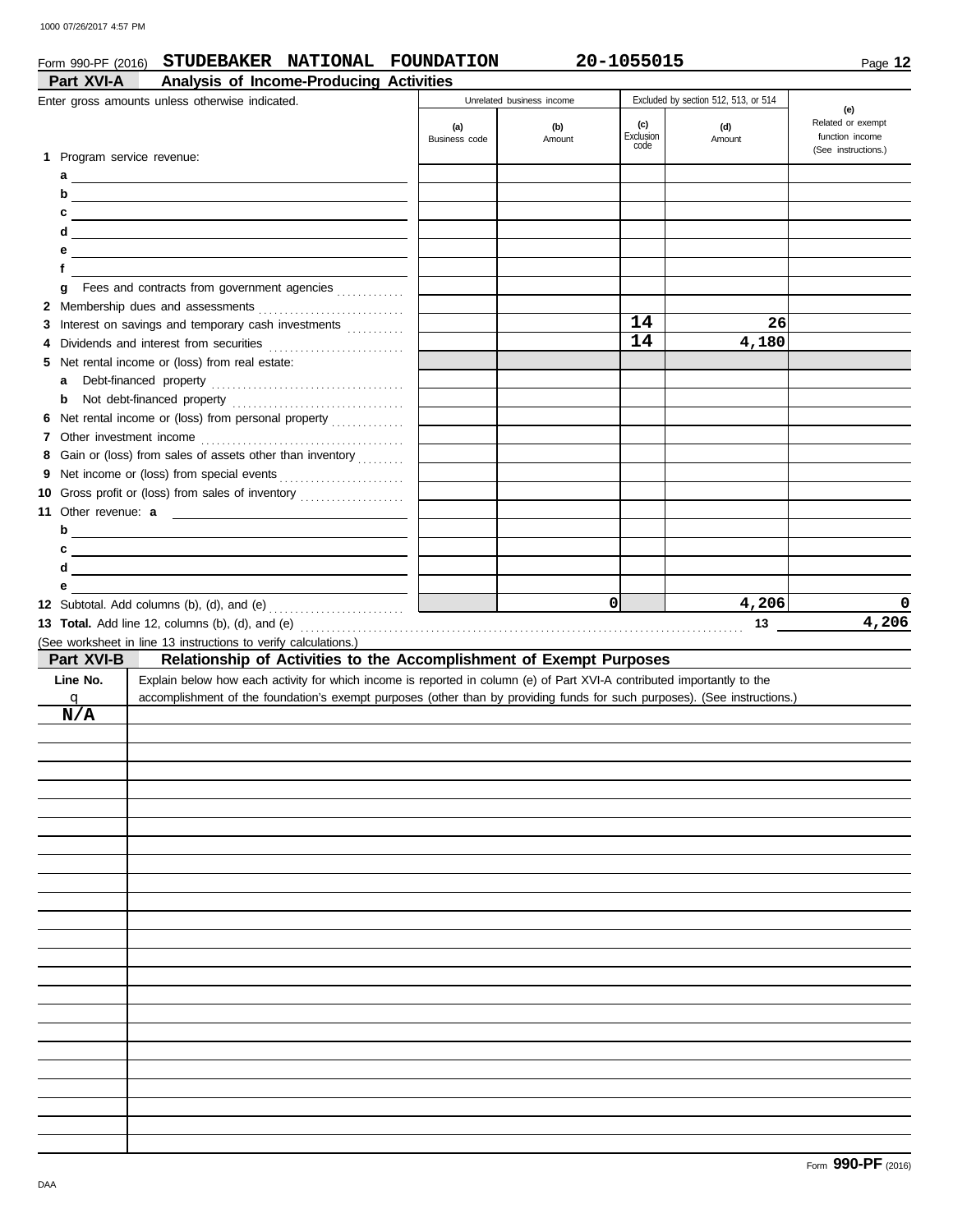### **Part XVII Information Regarding Transfers To and Transactions and Relationships With Noncharitable Exempt Organizations 1 Yes No** Did the organization directly or indirectly engage in any of the following with any other organization described Form 990-PF (2016) **STUDEBAKER NATIONAL FOUNDATION 20-1055015**

| in section $501(c)$ of the Code (other than section $501(c)(3)$ organizations) or in section 527, relating to political                 |       |   |
|-----------------------------------------------------------------------------------------------------------------------------------------|-------|---|
| organizations?                                                                                                                          |       |   |
| a Transfers from the reporting foundation to a noncharitable exempt organization of:                                                    |       |   |
| $(1)$ Cash                                                                                                                              | 1a(1) | х |
| (2) Other assets                                                                                                                        | 1a(2) | x |
| <b>b</b> Other transactions:                                                                                                            |       |   |
| (1) Sales of assets to a noncharitable exempt organization material content of the set of assets to a noncharitable exempt organization | 1b(1) | х |
|                                                                                                                                         | 1b(2) |   |
|                                                                                                                                         | 1b(3) | х |
|                                                                                                                                         | 1b(4) | х |
| (5) Loans or loan guarantees                                                                                                            | 1b(5) | х |
| (6) Performance of services or membership or fundraising solicitations                                                                  | 1b(6) | х |
|                                                                                                                                         | 1c    |   |
|                                                                                                                                         |       |   |

If the answer to any of the above is "Yes," complete the following schedule. Column **(b)** should always show the fair market **d** value of the goods, other assets, or services given by the reporting foundation. If the foundation received less than fair market

value in any transaction or sharing arrangement, show in column **(d)** the value of the goods, other assets, or services received.

| (a) Line no.    | (b) Amount involved                                 | (c) Name of noncharitable exempt organization                                                                                                                                    |                           |  |            | (d) Description of transfers, transactions, and sharing arrangements                                                |
|-----------------|-----------------------------------------------------|----------------------------------------------------------------------------------------------------------------------------------------------------------------------------------|---------------------------|--|------------|---------------------------------------------------------------------------------------------------------------------|
| N/A             |                                                     |                                                                                                                                                                                  |                           |  |            |                                                                                                                     |
|                 |                                                     |                                                                                                                                                                                  |                           |  |            |                                                                                                                     |
|                 |                                                     |                                                                                                                                                                                  |                           |  |            |                                                                                                                     |
|                 |                                                     |                                                                                                                                                                                  |                           |  |            |                                                                                                                     |
|                 |                                                     |                                                                                                                                                                                  |                           |  |            |                                                                                                                     |
|                 |                                                     |                                                                                                                                                                                  |                           |  |            |                                                                                                                     |
|                 |                                                     |                                                                                                                                                                                  |                           |  |            |                                                                                                                     |
|                 |                                                     |                                                                                                                                                                                  |                           |  |            |                                                                                                                     |
|                 |                                                     |                                                                                                                                                                                  |                           |  |            |                                                                                                                     |
|                 |                                                     |                                                                                                                                                                                  |                           |  |            |                                                                                                                     |
|                 |                                                     |                                                                                                                                                                                  |                           |  |            |                                                                                                                     |
|                 |                                                     |                                                                                                                                                                                  |                           |  |            |                                                                                                                     |
|                 |                                                     |                                                                                                                                                                                  |                           |  |            |                                                                                                                     |
|                 |                                                     |                                                                                                                                                                                  |                           |  |            |                                                                                                                     |
|                 |                                                     |                                                                                                                                                                                  |                           |  |            |                                                                                                                     |
|                 |                                                     |                                                                                                                                                                                  |                           |  |            |                                                                                                                     |
|                 | <b>b</b> If "Yes," complete the following schedule. |                                                                                                                                                                                  |                           |  |            | $\vert x \vert$<br>No<br>Yes                                                                                        |
|                 | (a) Name of organization                            |                                                                                                                                                                                  | (b) Type of organization  |  |            | (c) Description of relationship                                                                                     |
| N/A             |                                                     |                                                                                                                                                                                  |                           |  |            |                                                                                                                     |
|                 |                                                     |                                                                                                                                                                                  |                           |  |            |                                                                                                                     |
|                 |                                                     |                                                                                                                                                                                  |                           |  |            |                                                                                                                     |
|                 |                                                     |                                                                                                                                                                                  |                           |  |            |                                                                                                                     |
|                 |                                                     | Under penalties of perjury, I declare that I have examined this return, including accompanying schedules and statements, and to the best of my knowledge and belief, it is true, |                           |  |            |                                                                                                                     |
| Sign<br>Here    |                                                     | correct, and complete. Declaration of preparer (other than taxpayer) is based on all information of which preparer has any knowledge.                                            |                           |  |            | May the IRS discuss this return<br>with the preparer shown below<br>$ \mathbf{X} $ Yes<br>(see instructions)?<br>No |
|                 |                                                     |                                                                                                                                                                                  |                           |  |            | PRESIDENT                                                                                                           |
|                 | Signature of officer or trustee                     |                                                                                                                                                                                  | Date                      |  | Title      |                                                                                                                     |
|                 | Print/Type preparer's name                          |                                                                                                                                                                                  | Preparer's signature      |  |            | Date<br>Check<br>$ $ if<br>self-employed                                                                            |
| Paid            | KIRK B. KNOTT, CPA                                  |                                                                                                                                                                                  | <b>KIRK B. KNOTT, CPA</b> |  |            | 07/26/17                                                                                                            |
| Preparer        | Firm's name,                                        | ADVANTAGE ACCOUNTING & TAX SOLUTIONS                                                                                                                                             |                           |  | <b>INC</b> | P00548117<br>PTIN                                                                                                   |
| <b>Use Only</b> | Firm's address,                                     | 721 NORTH MAIN ST                                                                                                                                                                |                           |  |            | 26-0004840<br>Firm's EIN ,,                                                                                         |
|                 |                                                     | HARRISONBURG, VA                                                                                                                                                                 | 22802-4622                |  |            | 540-434-1706<br>Phone no.                                                                                           |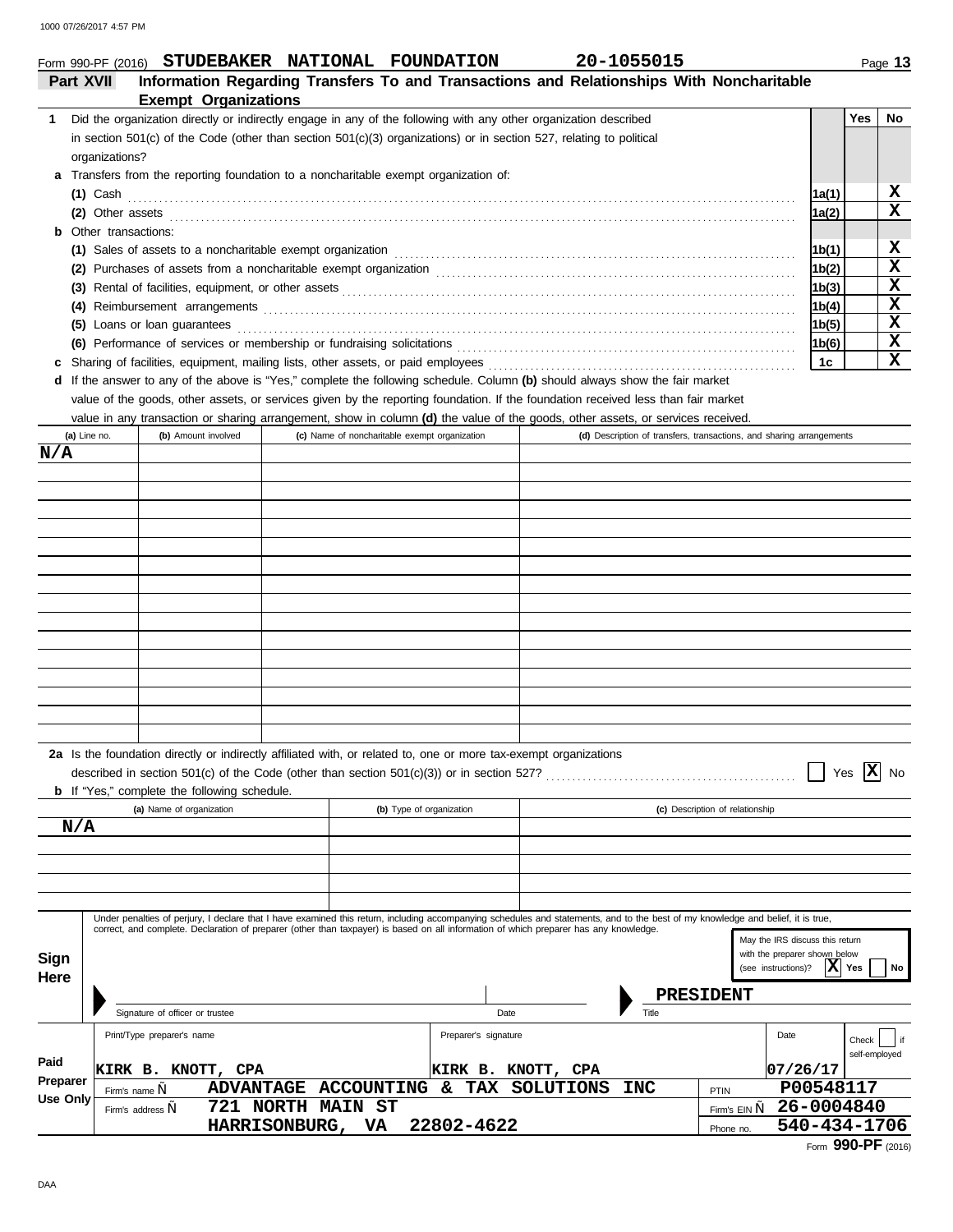| Description                                                                                                                 | Total                            | <b>Net</b><br>Investment                                    | Adjusted<br>Net        | Charitable<br>Purpose |
|-----------------------------------------------------------------------------------------------------------------------------|----------------------------------|-------------------------------------------------------------|------------------------|-----------------------|
| <b>ACCOUNTING</b><br>FEE<br>TOTAL                                                                                           | 500<br>500                       | Ś<br>Ś                                                      |                        |                       |
|                                                                                                                             |                                  | Statement 2 - Form 990-PF, Part I, Line 18 - Taxes          |                        |                       |
| <b>Description</b><br>CALIFORNIA<br>CORPORTATE<br>FEE<br>TOTAL                                                              | Total<br>65<br>Ŝ<br>65           | <b>Net</b><br>Investment<br>Ś                               | Adjusted<br><b>Net</b> | Charitable<br>Purpose |
|                                                                                                                             |                                  | Statement 3 - Form 990-PF, Part I, Line 23 - Other Expenses |                        |                       |
| <b>Description</b>                                                                                                          | Total                            | <b>Net</b><br>Investment                                    | Adjusted<br><b>Net</b> | Charitable<br>Purpose |
| <b>EXPENSES</b><br>INSURANCE<br>INVESTMENT FEES<br>FEES<br>AND<br><b>BANK</b><br>OFFICE EXPENSE<br>AND OTHER<br>ADVERTISING | \$<br>373<br>474<br>1,100<br>923 | \$                                                          | Ŝ                      | \$                    |
| TOTAL                                                                                                                       | 2,870<br>S                       | S                                                           |                        |                       |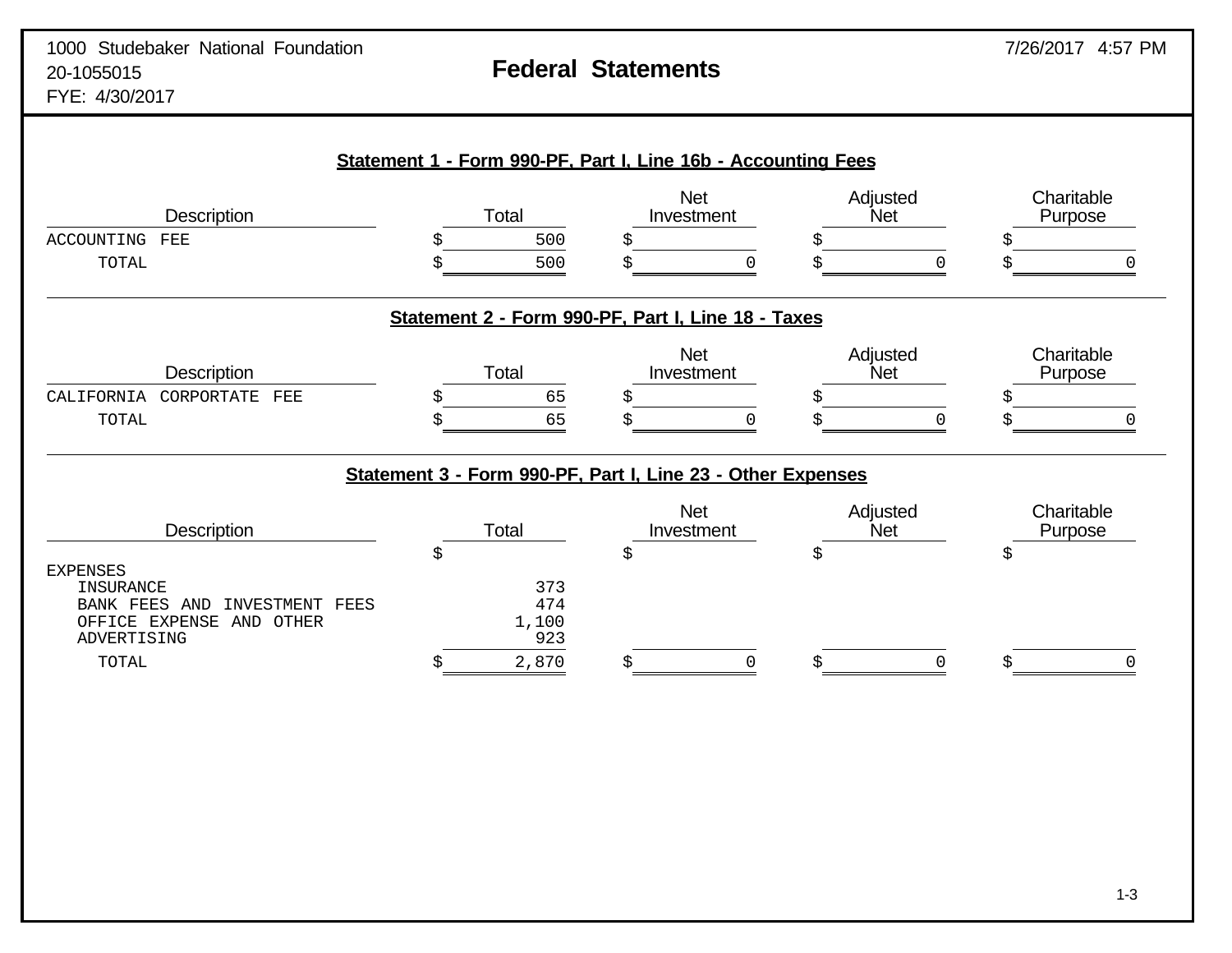| Description                                  | <b>Beginning</b><br>Year<br>оt |  | End of<br>Year | Basis of<br>Valuation | <b>Fair Market</b><br>Value |             |  |
|----------------------------------------------|--------------------------------|--|----------------|-----------------------|-----------------------------|-------------|--|
| <b>FUNDS</b><br>INVESTMENT<br>ΙN<br>ΜΊΤΤΙΑΙ. | ,116                           |  | , 397<br>79    | MARKET                |                             | 7 Q<br>,397 |  |
| TOTAL                                        | 116                            |  | 79<br>,397     |                       |                             | 79<br>, 397 |  |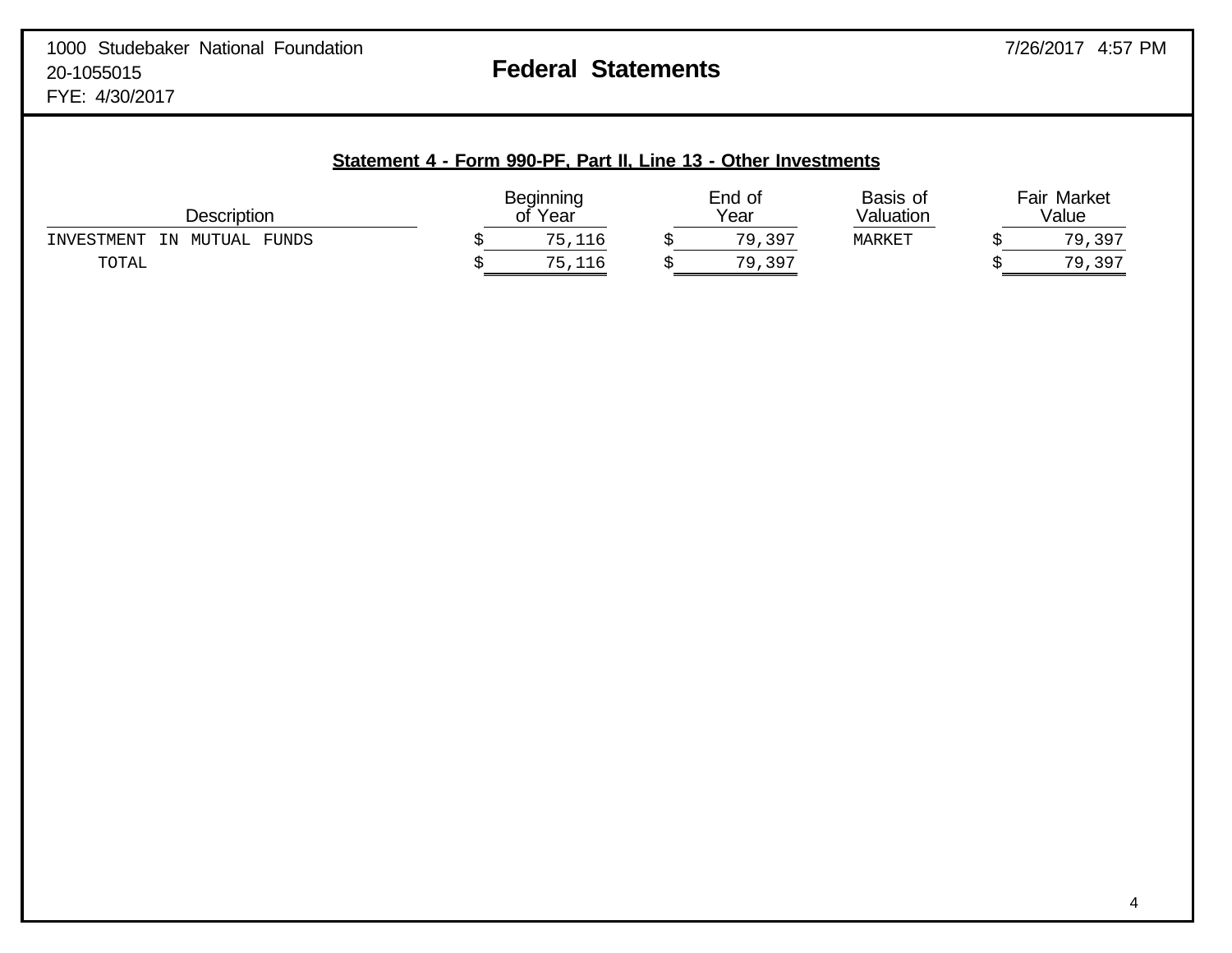| 1000 Studebaker National Foundation |  |                           |
|-------------------------------------|--|---------------------------|
| 20-1055015                          |  | <b>Federal Statements</b> |
| $TUT$ $1000017$                     |  |                           |

FYE: 4/30/2017

# **Statement 5 - Form 990-PF, Part II, Line 15 - Other Assets**

| <b>Description</b>         | Beginning<br>'Year<br>оf | End of<br>Year | <b>Fair Market</b><br>Value |
|----------------------------|--------------------------|----------------|-----------------------------|
| <b>DONATED</b><br>VEHICLES | 500 ،<br>77              | 212,628        | 212,628                     |
| TOTAL                      | 500<br>77                | 212,628        | 212,628                     |

|        | Statement 6 - Form 990-PF, Part III, Line 3 - Other Increases |  |                                |  |  |        |  |  |
|--------|---------------------------------------------------------------|--|--------------------------------|--|--|--------|--|--|
|        | <b>Description</b>                                            |  |                                |  |  | Amount |  |  |
|        |                                                               |  | UNREALIZED GAIN IN INVESTMENTS |  |  | 565    |  |  |
| TOTAL. |                                                               |  |                                |  |  | 565    |  |  |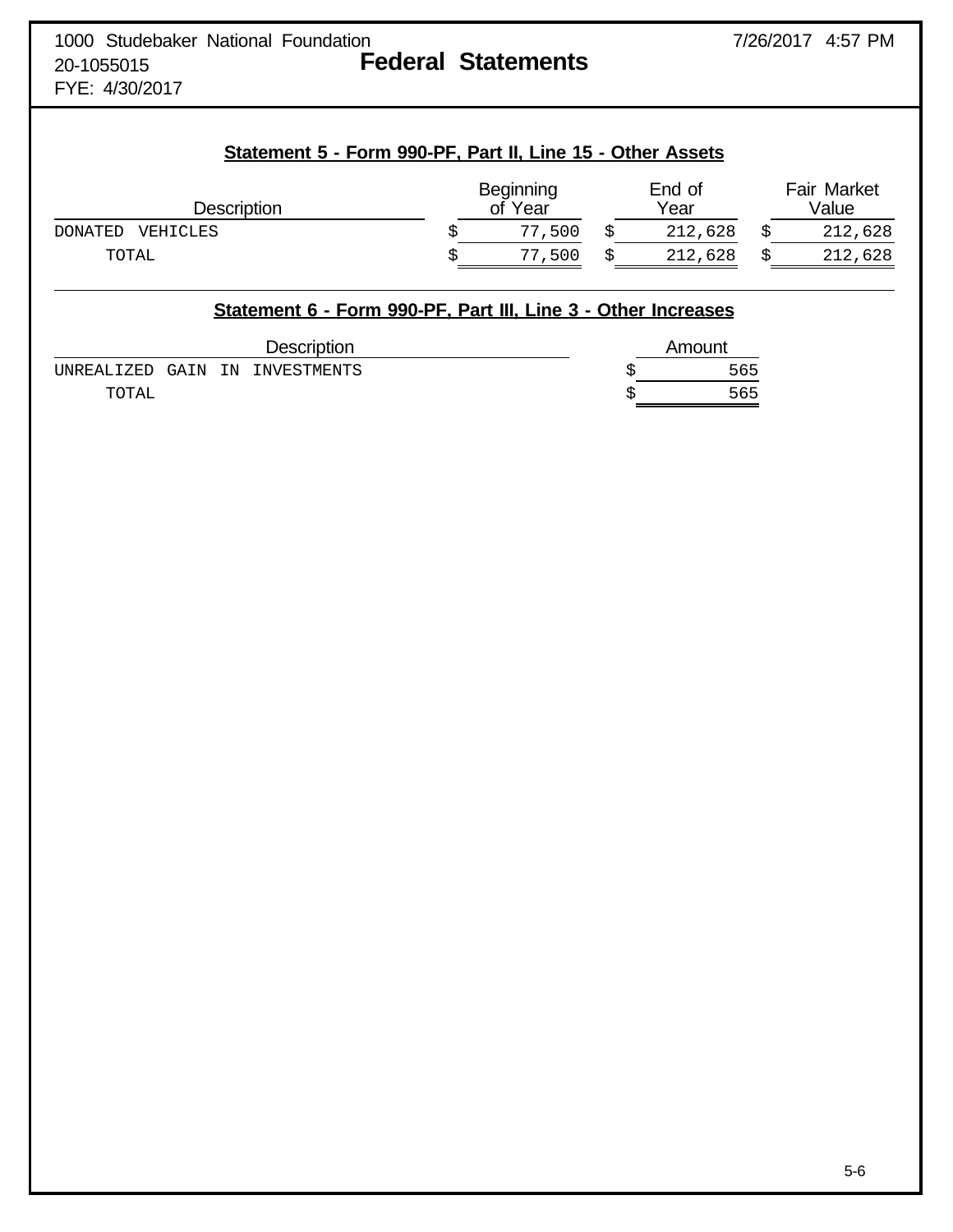| Statement 7 - Form 990-PF, Part VIII, Line 1 - List of Officers, Directors, Trustees, Etc. |                 |                         |              |                     |                     |
|--------------------------------------------------------------------------------------------|-----------------|-------------------------|--------------|---------------------|---------------------|
| Name and<br><b>Address</b>                                                                 | <b>Title</b>    | Average<br><b>Hours</b> | Compensation | <b>Benefits</b>     | <b>Expenses</b>     |
| LINDA DERBIDGE<br>P.O. BOX 151854<br>ELY NV 89315                                          | SECRETARY       | 0.00                    | $\Omega$     | 0                   | $\mathsf{O}$        |
| GARY OLSON<br>3224 35TH AVE SW<br>FARGO ND 58104                                           | <b>DIRECTOR</b> | 0.00                    | 0            | $\mathbf 0$         | $\mathsf 0$         |
| FRANK WENZEL<br>1475 LOBO WAY<br>PALM SPRINGS CA 92264                                     | <b>DIRECTOR</b> | 0.00                    | $\mathsf 0$  | $\mathsf{O}$        | $\mathbf 0$         |
| BRIAN MILLETTE<br>41633 N EMERALD LAKE DR<br>ANTHEM AZ 85086                               | TREASURER       | 0.00                    | 0            | $\mathsf{O}$        | $\mathbf 0$         |
| CHRIS COLLINS<br>2410 W FREEWAY LN<br>PHOENIX AZ 85021                                     | PRESIDENT       | 0.00                    | $\mathsf 0$  | $\mathsf{O}\xspace$ | 0                   |
| NELSON BOVE<br>4560 WALTON CREEK RD<br>CINCINNATI OH 45243                                 | <b>DIRECTOR</b> | 0.00                    | 0            | $\mathsf{O}$        | $\mathbf 0$         |
| CHESTER BRADFIELD<br>9219 CENTERVILLE RD<br>BRIDGEWATER VA 22812                           | <b>DIRECTOR</b> | 0.00                    | 0            | $\mathsf{O}$        | $\mathsf 0$         |
| RICHARD DORMOIS<br>P.O. BOX 596<br><b>MESA AZ 85211</b>                                    | VICE PRESIDE    | 0.00                    | 0            | $\mathsf{O}$        | $\mathsf{O}$        |
| DENNY LOCKMON<br>9417 W CEDAR HILL CIRCLE S<br>SUN CITY AZ 85351                           | <b>DIRECTOR</b> | 0.00                    | 0            | $\mathsf{O}$        | $\mathsf 0$         |
| SID ROSEN                                                                                  | <b>DIRECTOR</b> | 0.00                    | 0            | $\mathsf 0$         | $\mathsf{O}\xspace$ |

### 7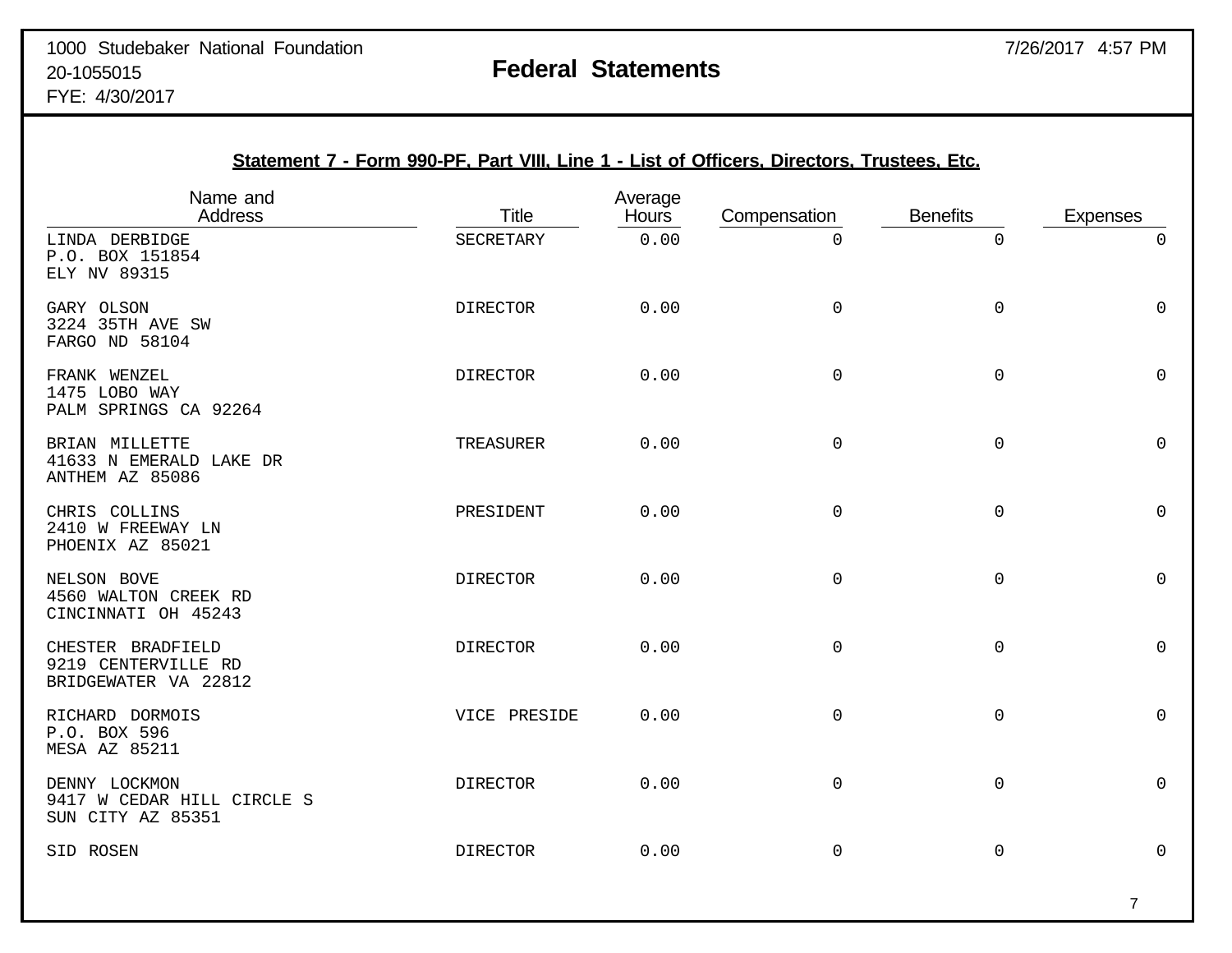Compensation Benefits Expenses

### **Statement 7 - Form 990-PF, Part VIII, Line 1 - List of Officers, Directors, Trustees, Etc. (continued)**

Name and Average Average Address and Average Address and Average Average Average Average Average Average Average Average Average Average Average Average Average Average Average Average Average Average Average Average Avera

2233 N ALVARADO RD PHOENIX AZ 85004

7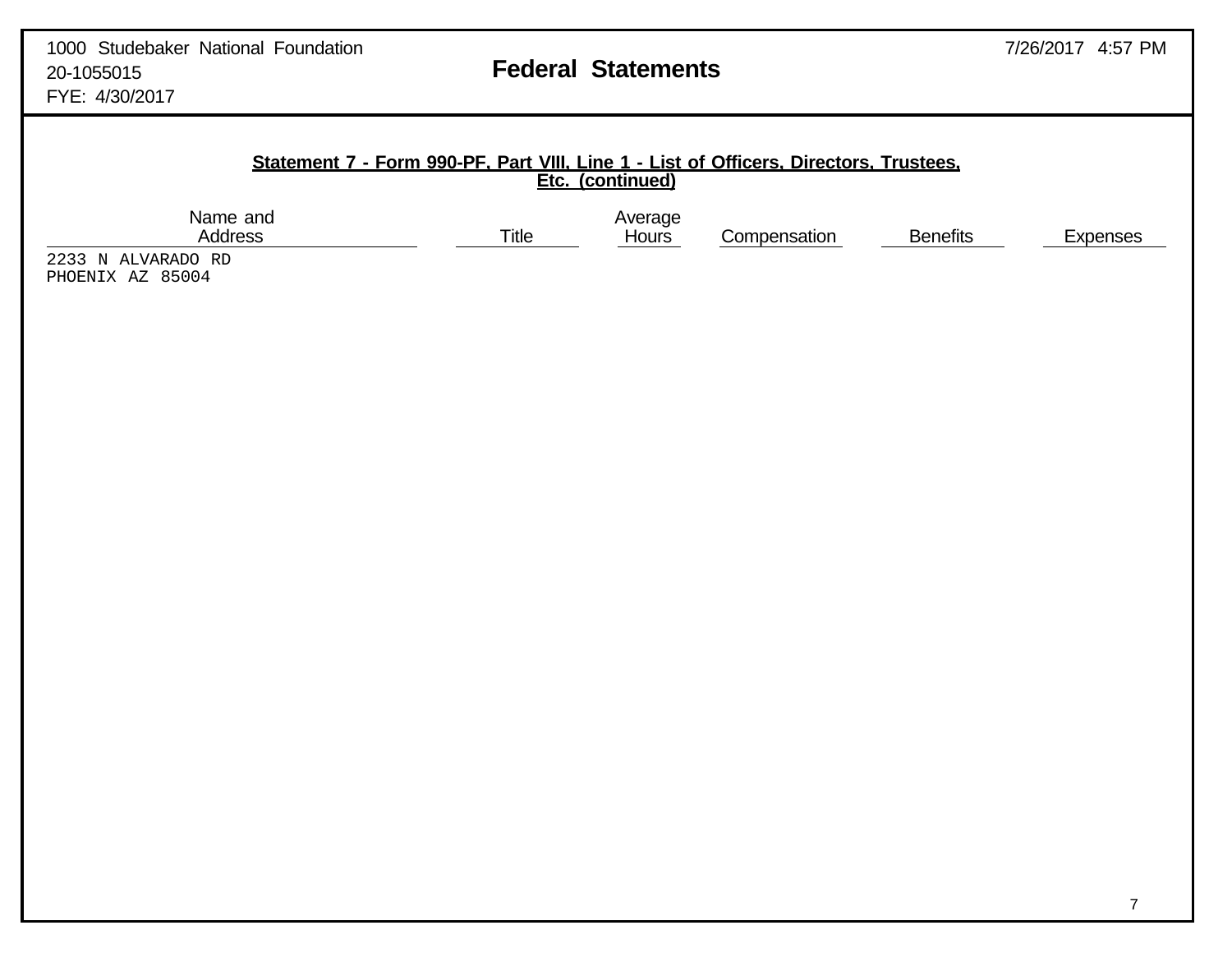FYE: 4/30/2017

# **Statement 8 - Form 990-PF, Part XV, Line 2b - Application Format and Required Contents**

**Description** 

APPLICATIONS SHOULD BE IN WRITING AND EXPLAIN IN THE STUDENT'S OWN WORDS HOW THEY WILL USE THE SCHOLARSHIP AND WHY THEY SHOULD BE THE RECIPIENT. A LETTER OF RECOMMENDATION MUST BE SUBMITTED WITH THE APPLICATION.

### **Form 990-PF, Part XV, Line 2c - Submission Deadlines**

**Description** 

BY MAY 1

# **Form 990-PF, Part XV, Line 2d - Award Restrictions or Limitations**

**Description** 

N/A